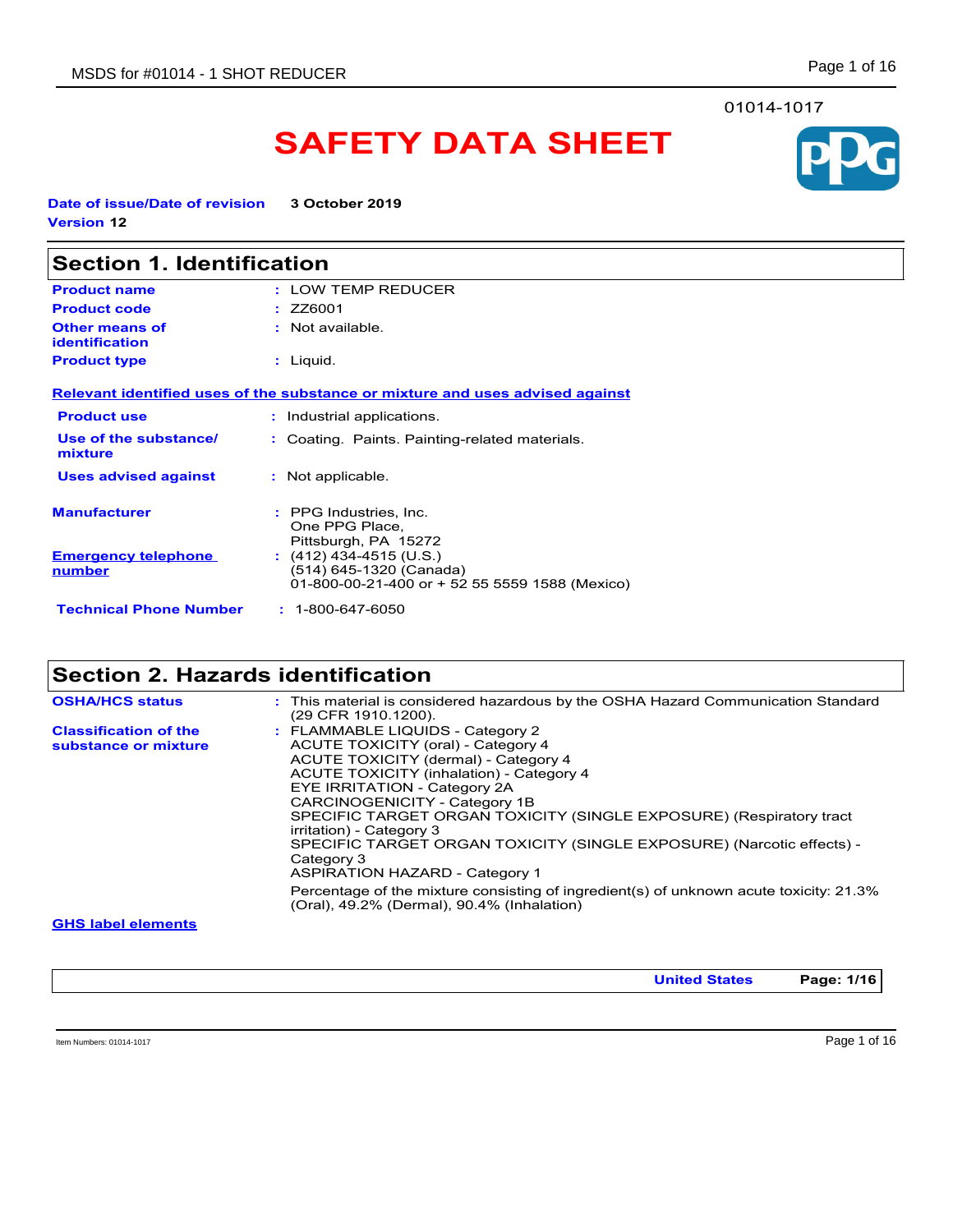**Product code ZZ6001 Date of issue 3 October 2019 Version 12**

**Section 2. Hazards identification**

| <b>Hazard pictograms</b>                   |                                                                                                                                                                                                                                                                                                                                                                                                                                                                                                                                                                                                                                                                                                                                                                        |
|--------------------------------------------|------------------------------------------------------------------------------------------------------------------------------------------------------------------------------------------------------------------------------------------------------------------------------------------------------------------------------------------------------------------------------------------------------------------------------------------------------------------------------------------------------------------------------------------------------------------------------------------------------------------------------------------------------------------------------------------------------------------------------------------------------------------------|
| <b>Signal word</b>                         | : Danger                                                                                                                                                                                                                                                                                                                                                                                                                                                                                                                                                                                                                                                                                                                                                               |
| <b>Hazard statements</b>                   | : Highly flammable liquid and vapor.<br>Harmful if swallowed, in contact with skin or if inhaled.<br>Causes serious eye irritation.<br>May cause cancer.<br>May be fatal if swallowed and enters airways.<br>May cause respiratory irritation.<br>May cause drowsiness or dizziness.                                                                                                                                                                                                                                                                                                                                                                                                                                                                                   |
| <b>Precautionary statements</b>            |                                                                                                                                                                                                                                                                                                                                                                                                                                                                                                                                                                                                                                                                                                                                                                        |
| <b>Prevention</b>                          | : Obtain special instructions before use. Do not handle until all safety precautions have<br>been read and understood. Wear protective gloves. Wear eye or face protection.<br>Wear protective clothing. Keep away from heat, hot surfaces, sparks, open flames and<br>other ignition sources. No smoking. Use explosion-proof electrical, ventilating, lighting<br>and all material-handling equipment. Use only non-sparking tools. Take precautionary<br>measures against static discharge. Keep container tightly closed. Use only outdoors or<br>in a well-ventilated area. Avoid breathing vapor. Do not eat, drink or smoke when using<br>this product. Wash hands thoroughly after handling.                                                                   |
| <b>Response</b>                            | : IF exposed or concerned: Get medical attention. IF INHALED: Remove person to<br>fresh air and keep comfortable for breathing. Call a POISON CENTER or physician if<br>you feel unwell. IF SWALLOWED: Immediately call a POISON CENTER or physician.<br>Rinse mouth. Do NOT induce vomiting. IF ON SKIN (or hair): Take off immediately all<br>contaminated clothing. Rinse skin with water or shower. IF ON SKIN: Wash with<br>plenty of soap and water. Call a POISON CENTER or physician if you feel unwell.<br>Take off contaminated clothing and wash it before reuse. IF IN EYES: Rinse cautiously<br>with water for several minutes. Remove contact lenses, if present and easy to do.<br>Continue rinsing. If eye irritation persists: Get medical attention. |
| <b>Storage</b>                             | : Store locked up. Store in a well-ventilated place. Keep cool.                                                                                                                                                                                                                                                                                                                                                                                                                                                                                                                                                                                                                                                                                                        |
| <b>Disposal</b>                            | : Dispose of contents and container in accordance with all local, regional, national and<br>international regulations.                                                                                                                                                                                                                                                                                                                                                                                                                                                                                                                                                                                                                                                 |
| <b>Supplemental label</b><br>elements      | : Repeated exposure to high vapor concentrations may cause irritation of the respiratory<br>system and permanent brain and nervous system damage. Inhalation of vapor/aerosol<br>concentrations above the recommended exposure limits causes headaches,<br>drowsiness and nausea and may lead to unconsciousness or death. Avoid contact with<br>skin and clothing. Wash thoroughly after handling. Emits toxic fumes when heated.                                                                                                                                                                                                                                                                                                                                     |
| <b>Hazards not otherwise</b><br>classified | : Prolonged or repeated contact may dry skin and cause irritation.                                                                                                                                                                                                                                                                                                                                                                                                                                                                                                                                                                                                                                                                                                     |

**United States Page: 2/16**

Item Numbers: 01014-1017 Page 2 of 16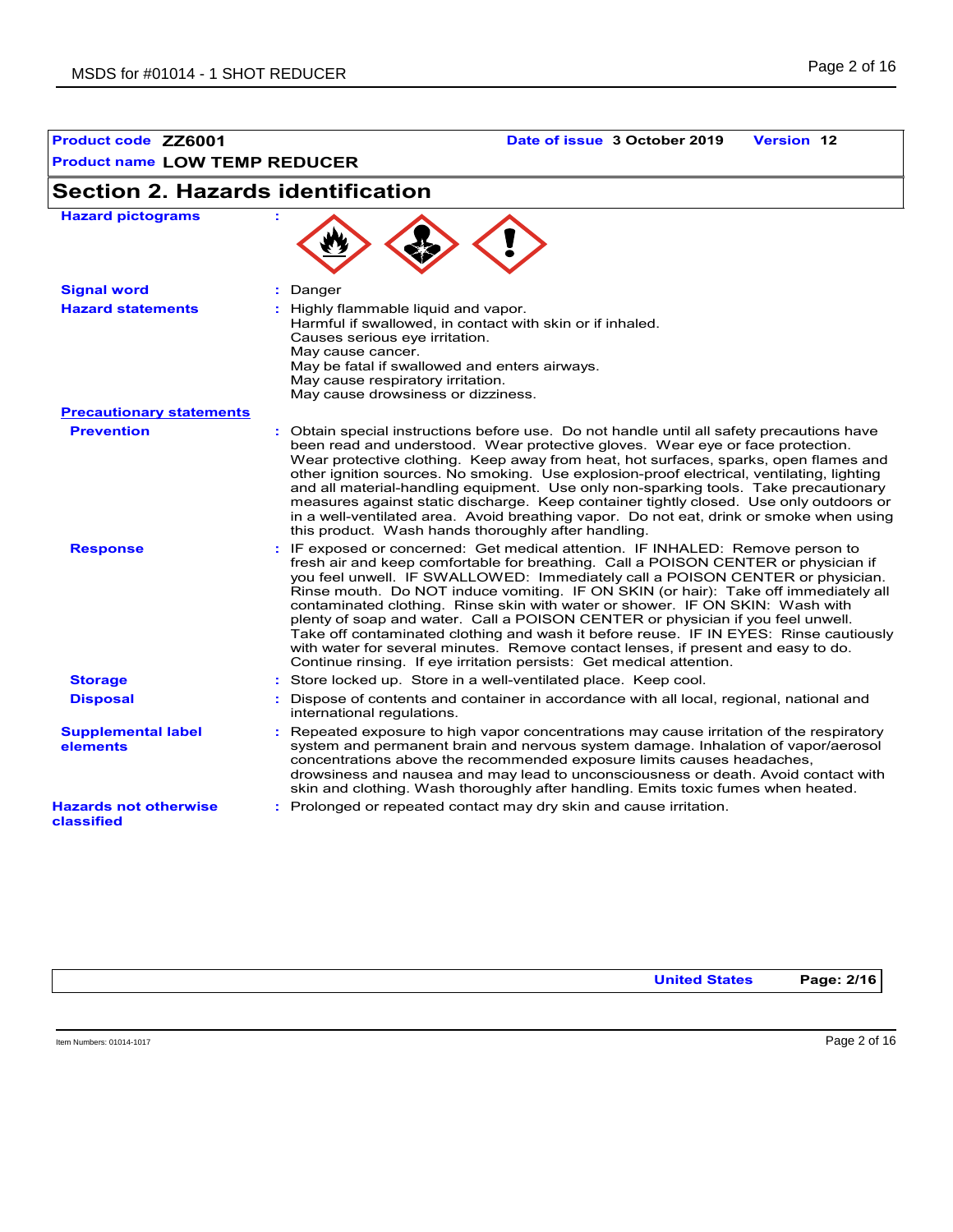#### **Product code ZZ6001 Date of issue 3 October 2019 Version 12**

### **Section 3. Composition/information on ingredients**

**Substance/mixture :**

Mixture **Product name :** LOW TEMP REDUCER

| <b>Ingredient name</b>                      | $\frac{9}{6}$         | <b>CAS number</b> |
|---------------------------------------------|-----------------------|-------------------|
| Solvent naphtha (petroleum), light aromatic | I≥20 - ≤50            | 64742-95-6        |
| trimethylbenzene                            | $\geq 20 - 540$       | 25551-13-7        |
| Distillates (petroleum), hydrotreated light | I≥20 - ≤50            | 64742-47-8        |
| Naphtha (petroleum), hydrotreated heavy     | I≥20 - ≤50            | 64742-48-9        |
| 1,2,4-trimethylbenzene                      | $\geq 5.0 - \leq 8.6$ | 95-63-6           |
| cumene                                      | < 1.0                 | 98-82-8           |

SUB codes represent substances without registered CAS Numbers.

Any concentration shown as a range is to protect confidentiality or is due to batch variation.

**There are no additional ingredients present which, within the current knowledge of the supplier and in the concentrations applicable, are classified as hazardous to health or the environment and hence require reporting in this section.**

**Occupational exposure limits, if available, are listed in Section 8.**

### **Section 4. First aid measures**

If ingestion, irritation, any type of overexposure or symptoms of overexposure occur during or persists after use of this product, contact a POISON CONTROL CENTER, EMERGENCY ROOM OR PHYSICIAN immediately; have Safety Data Sheet information available. Never give anything by mouth to an unconscious or convulsing person.

#### **Description of necessary first aid measures**

| <b>Eye contact</b>                                        | : Remove contact lenses, irrigate copiously with clean, fresh water, holding the eyelids<br>apart for at least 10 minutes and seek immediate medical advice.                                           |
|-----------------------------------------------------------|--------------------------------------------------------------------------------------------------------------------------------------------------------------------------------------------------------|
| <b>Inhalation</b>                                         | : Remove to fresh air. Keep person warm and at rest. If not breathing, if breathing is<br>irregular or if respiratory arrest occurs, provide artificial respiration or oxygen by trained<br>personnel. |
| <b>Skin contact</b>                                       | : Remove contaminated clothing and shoes. Wash skin thoroughly with soap and water<br>or use recognized skin cleanser. Do NOT use solvents or thinners.                                                |
| <b>Ingestion</b>                                          | : If swallowed, seek medical advice immediately and show this container or label. Keep<br>person warm and at rest. Do NOT induce vomiting.                                                             |
| <b>Most important symptoms/effects, acute and delayed</b> |                                                                                                                                                                                                        |
| <b>Potential acute health effects</b>                     |                                                                                                                                                                                                        |
| Eye contact                                               | : Causes serious eye irritation.                                                                                                                                                                       |
| <b>Inhalation</b>                                         | : Harmful if inhaled. Can cause central nervous system (CNS) depression. May cause<br>drowsiness or dizziness. May cause respiratory irritation.                                                       |
| <b>Skin contact</b>                                       | Harmful in contact with skin. Defatting to the skin. May cause skin dryness and<br>irritation                                                                                                          |
| <b>Ingestion</b>                                          | : Harmful if swallowed. Can cause central nervous system (CNS) depression. May be<br>fatal if swallowed and enters airways.                                                                            |
| <b>Over-exposure signs/symptoms</b>                       |                                                                                                                                                                                                        |
| Eye contact                                               | : Adverse symptoms may include the following:<br>pain or irritation<br>watering<br>redness                                                                                                             |
|                                                           | Page: 3/16<br><b>United States</b>                                                                                                                                                                     |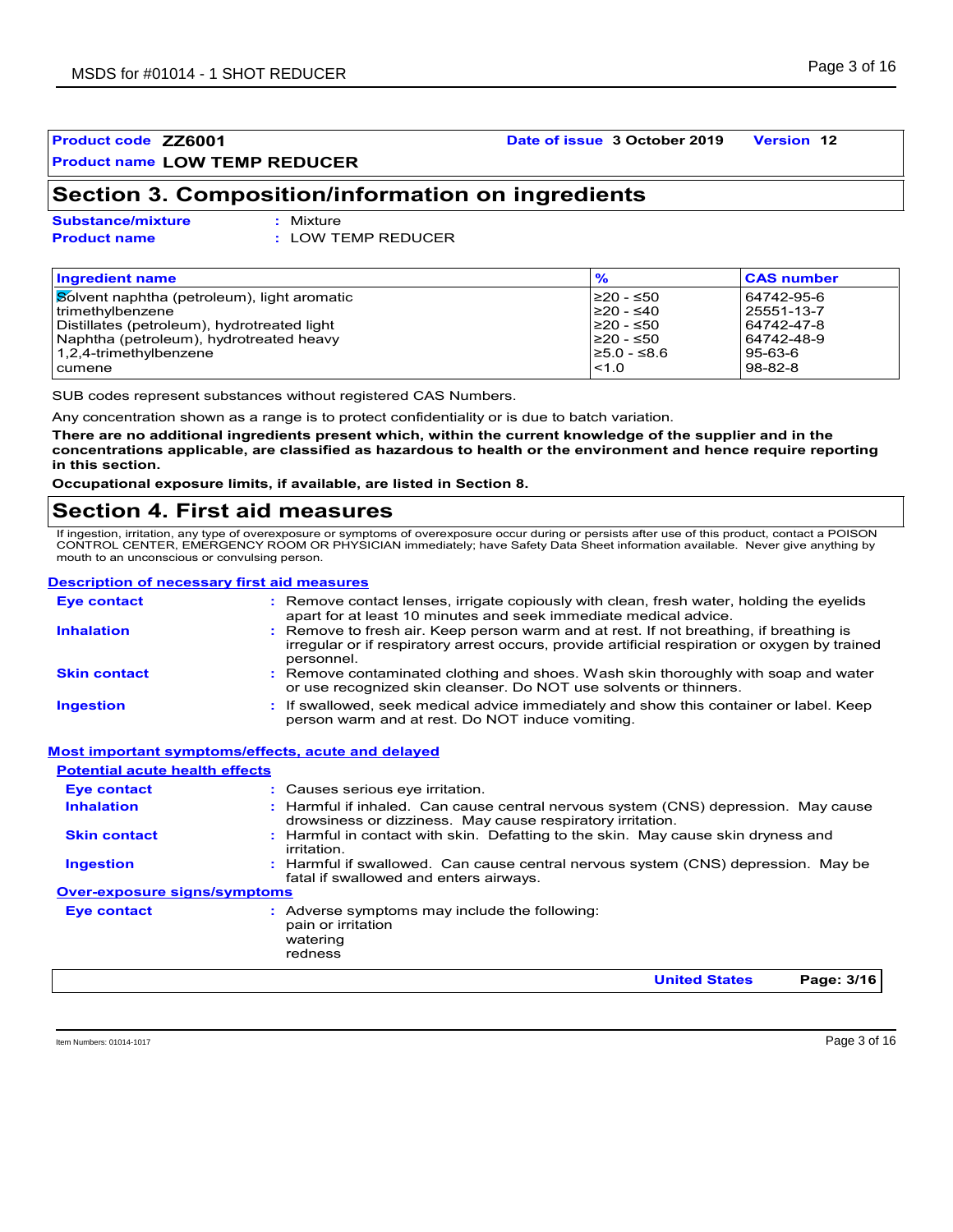| Product code ZZ6001                  | Date of issue 3 October 2019<br><b>Version 12</b>                                                                                                                                                                                                                                                                                                                                                               |
|--------------------------------------|-----------------------------------------------------------------------------------------------------------------------------------------------------------------------------------------------------------------------------------------------------------------------------------------------------------------------------------------------------------------------------------------------------------------|
| <b>Product name LOW TEMP REDUCER</b> |                                                                                                                                                                                                                                                                                                                                                                                                                 |
| <b>Section 4. First aid measures</b> |                                                                                                                                                                                                                                                                                                                                                                                                                 |
| <b>Inhalation</b>                    | : Adverse symptoms may include the following:<br>respiratory tract irritation<br>coughing<br>nausea or vomiting<br>headache<br>drowsiness/fatique<br>dizziness/vertigo<br>unconsciousness                                                                                                                                                                                                                       |
| <b>Skin contact</b>                  | : Adverse symptoms may include the following:<br>irritation<br>dryness<br>cracking                                                                                                                                                                                                                                                                                                                              |
| <b>Ingestion</b>                     | : Adverse symptoms may include the following:<br>nausea or vomiting                                                                                                                                                                                                                                                                                                                                             |
|                                      | Indication of immediate medical attention and special treatment needed, if necessary                                                                                                                                                                                                                                                                                                                            |
| <b>Notes to physician</b>            | : Treat symptomatically. Contact poison treatment specialist immediately if large<br>quantities have been ingested or inhaled.                                                                                                                                                                                                                                                                                  |
| <b>Specific treatments</b>           | : No specific treatment.                                                                                                                                                                                                                                                                                                                                                                                        |
| <b>Protection of first-aiders</b>    | : No action shall be taken involving any personal risk or without suitable training. If it is<br>suspected that fumes are still present, the rescuer should wear an appropriate mask or<br>self-contained breathing apparatus. It may be dangerous to the person providing aid to<br>give mouth-to-mouth resuscitation. Wash contaminated clothing thoroughly with water<br>before removing it, or wear gloves. |

### **See toxicological information (Section 11)**

# **Section 5. Fire-fighting measures**

| <b>Extinguishing media</b>                               |                                                                                                                                                                                                                                                                                                                                                                                                                                        |
|----------------------------------------------------------|----------------------------------------------------------------------------------------------------------------------------------------------------------------------------------------------------------------------------------------------------------------------------------------------------------------------------------------------------------------------------------------------------------------------------------------|
| <b>Suitable extinguishing</b><br>media                   | : Use dry chemical, $CO2$ , water spray (fog) or foam.                                                                                                                                                                                                                                                                                                                                                                                 |
| <b>Unsuitable extinguishing</b><br>media                 | : Do not use water jet.                                                                                                                                                                                                                                                                                                                                                                                                                |
| <b>Specific hazards arising</b><br>from the chemical     | : Highly flammable liquid and vapor. In a fire or if heated, a pressure increase will occur<br>and the container may burst, with the risk of a subsequent explosion. Runoff to sewer<br>may create fire or explosion hazard. This material is toxic to aquatic life with long lasting<br>effects. Fire water contaminated with this material must be contained and prevented<br>from being discharged to any waterway, sewer or drain. |
| <b>Hazardous thermal</b><br>decomposition products       | Decomposition products may include the following materials:<br>carbon oxides                                                                                                                                                                                                                                                                                                                                                           |
| <b>Special protective actions</b><br>for fire-fighters   | : Promptly isolate the scene by removing all persons from the vicinity of the incident if<br>there is a fire. No action shall be taken involving any personal risk or without suitable<br>training. Move containers from fire area if this can be done without risk. Use water<br>spray to keep fire-exposed containers cool.                                                                                                          |
| <b>Special protective</b><br>equipment for fire-fighters | : Fire-fighters should wear appropriate protective equipment and self-contained breathing<br>apparatus (SCBA) with a full face-piece operated in positive pressure mode.                                                                                                                                                                                                                                                               |
|                                                          | <b>United States</b><br>Page: 4/16                                                                                                                                                                                                                                                                                                                                                                                                     |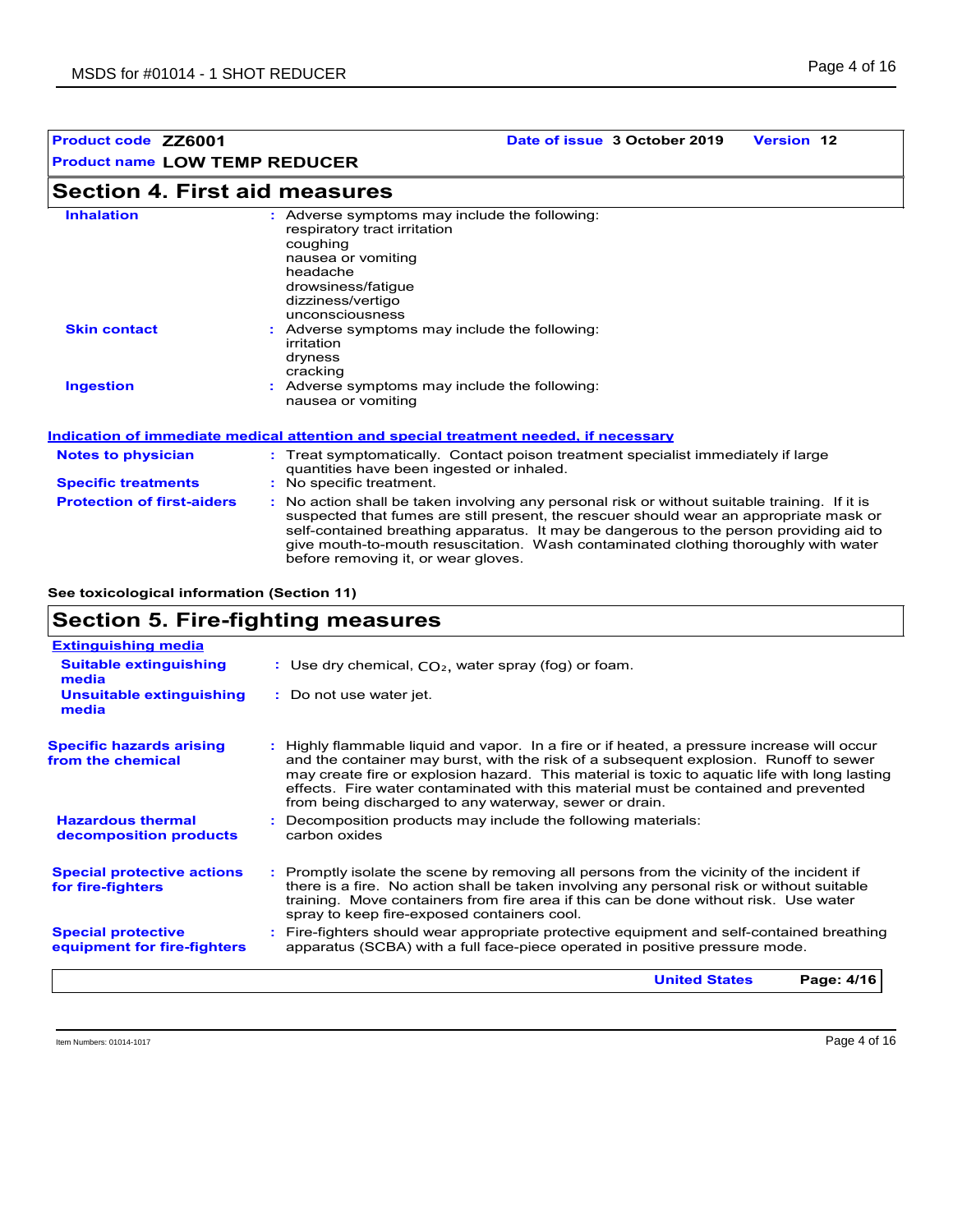**Product code ZZ6001 Date of issue 3 October 2019 Version 12**

# **Product name LOW TEMP REDUCER**

# **Section 6. Accidental release measures**

|                                                       | Personal precautions, protective equipment and emergency procedures                                                                                                                                                                                                                                                                                                                                                                                                                                                                                                                                                                                                                                                                                                |
|-------------------------------------------------------|--------------------------------------------------------------------------------------------------------------------------------------------------------------------------------------------------------------------------------------------------------------------------------------------------------------------------------------------------------------------------------------------------------------------------------------------------------------------------------------------------------------------------------------------------------------------------------------------------------------------------------------------------------------------------------------------------------------------------------------------------------------------|
| <b>For non-emergency</b><br>personnel                 | : No action shall be taken involving any personal risk or without suitable training.<br>Evacuate surrounding areas. Keep unnecessary and unprotected personnel from<br>entering. Do not touch or walk through spilled material. Shut off all ignition sources.<br>No flares, smoking or flames in hazard area. Avoid breathing vapor or mist. Provide<br>adequate ventilation. Wear appropriate respirator when ventilation is inadequate. Put<br>on appropriate personal protective equipment.                                                                                                                                                                                                                                                                    |
| For emergency responders                              | If specialized clothing is required to deal with the spillage, take note of any information in<br>Section 8 on suitable and unsuitable materials. See also the information in "For non-<br>emergency personnel".                                                                                                                                                                                                                                                                                                                                                                                                                                                                                                                                                   |
| <b>Environmental precautions</b>                      | : Avoid dispersal of spilled material and runoff and contact with soil, waterways, drains<br>and sewers. Inform the relevant authorities if the product has caused environmental<br>pollution (sewers, waterways, soil or air).                                                                                                                                                                                                                                                                                                                                                                                                                                                                                                                                    |
| Methods and materials for containment and cleaning up |                                                                                                                                                                                                                                                                                                                                                                                                                                                                                                                                                                                                                                                                                                                                                                    |
| <b>Small spill</b>                                    | : Stop leak if without risk. Move containers from spill area. Use spark-proof tools and<br>explosion-proof equipment. Dilute with water and mop up if water-soluble. Alternatively,<br>or if water-insoluble, absorb with an inert dry material and place in an appropriate waste<br>disposal container. Dispose of via a licensed waste disposal contractor.                                                                                                                                                                                                                                                                                                                                                                                                      |
| <b>Large spill</b>                                    | Stop leak if without risk. Move containers from spill area. Use spark-proof tools and<br>explosion-proof equipment. Approach release from upwind. Prevent entry into sewers,<br>water courses, basements or confined areas. Wash spillages into an effluent treatment<br>plant or proceed as follows. Contain and collect spillage with non-combustible,<br>absorbent material e.g. sand, earth, vermiculite or diatomaceous earth and place in<br>container for disposal according to local regulations (see Section 13). Dispose of via a<br>licensed waste disposal contractor. Contaminated absorbent material may pose the<br>same hazard as the spilled product. Note: see Section 1 for emergency contact<br>information and Section 13 for waste disposal. |

# **Section 7. Handling and storage**

| <b>Precautions for safe handling</b> |                                                                                                                                                                                                                                                                                                                                                                                                                                                                                                                                                                                                                                                                                                                                                                                                                                                                                                                                                                                                     |
|--------------------------------------|-----------------------------------------------------------------------------------------------------------------------------------------------------------------------------------------------------------------------------------------------------------------------------------------------------------------------------------------------------------------------------------------------------------------------------------------------------------------------------------------------------------------------------------------------------------------------------------------------------------------------------------------------------------------------------------------------------------------------------------------------------------------------------------------------------------------------------------------------------------------------------------------------------------------------------------------------------------------------------------------------------|
| <b>Protective measures</b>           | : Put on appropriate personal protective equipment (see Section 8). Avoid exposure -<br>obtain special instructions before use. Do not handle until all safety precautions have<br>been read and understood. Do not get in eyes or on skin or clothing. Do not swallow.<br>Avoid breathing vapor or mist. Use only with adequate ventilation. Wear appropriate<br>respirator when ventilation is inadequate. Do not enter storage areas and confined<br>spaces unless adequately ventilated. Keep in the original container or an approved<br>alternative made from a compatible material, kept tightly closed when not in use. Store<br>and use away from heat, sparks, open flame or any other ignition source. Use<br>explosion-proof electrical (ventilating, lighting and material handling) equipment. Use<br>only non-sparking tools. Take precautionary measures against electrostatic discharges.<br>Empty containers retain product residue and can be hazardous. Do not reuse container. |
| <b>Special precautions</b>           | : If this material is part of a multiple component system, read the Safety Data Sheet(s) for<br>the other component or components before blending as the resulting mixture may have<br>the hazards of all of its parts.                                                                                                                                                                                                                                                                                                                                                                                                                                                                                                                                                                                                                                                                                                                                                                             |

**United States Page: 5/16**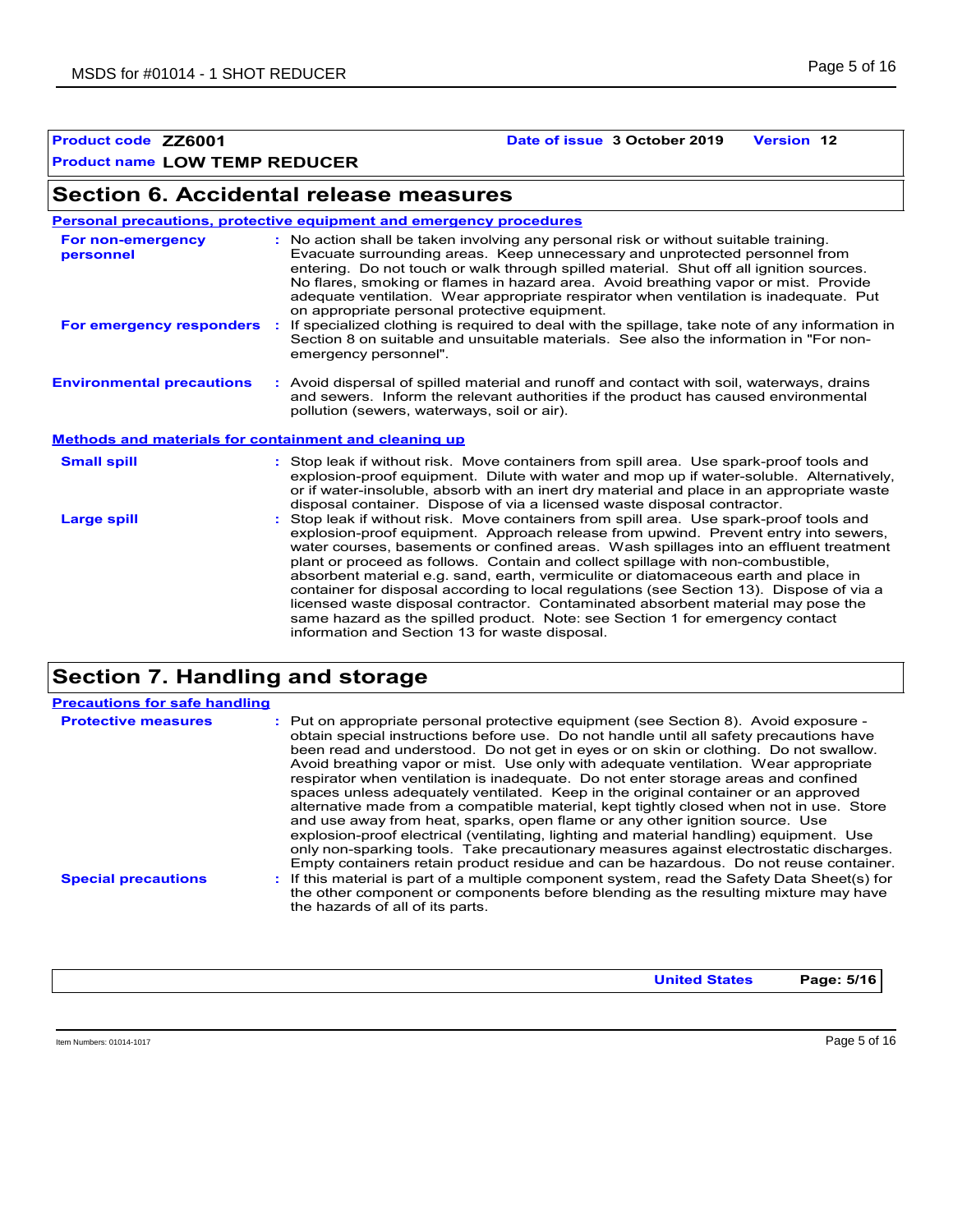## **Section 7. Handling and storage**

| <b>Advice on general</b><br>occupational hygiene                                 | Eating, drinking and smoking should be prohibited in areas where this material is<br>handled, stored and processed. Workers should wash hands and face before eating.<br>drinking and smoking. Remove contaminated clothing and protective equipment before<br>entering eating areas. See also Section 8 for additional information on hygiene<br>measures.                                                                                                                                                                                                                                                                                                                                                                     |
|----------------------------------------------------------------------------------|---------------------------------------------------------------------------------------------------------------------------------------------------------------------------------------------------------------------------------------------------------------------------------------------------------------------------------------------------------------------------------------------------------------------------------------------------------------------------------------------------------------------------------------------------------------------------------------------------------------------------------------------------------------------------------------------------------------------------------|
| <b>Conditions for safe storage,</b><br>including any<br><i>incompatibilities</i> | Do not store below the following temperature: $5^{\circ}$ C (41 <sup>°</sup> F). Store in accordance with<br>local regulations. Store in a segregated and approved area. Store in original container<br>protected from direct sunlight in a dry, cool and well-ventilated area, away from<br>incompatible materials (see Section 10) and food and drink. Store locked up. Eliminate<br>all ignition sources. Separate from oxidizing materials. Keep container tightly closed<br>and sealed until ready for use. Containers that have been opened must be carefully<br>resealed and kept upright to prevent leakage. Do not store in unlabeled containers.<br>Use appropriate containment to avoid environmental contamination. |

# **Section 8. Exposure controls/personal protection**

**Control parameters Occupational exposure limits**

| <b>Ingredient name</b>                                                       | <b>Exposure limits</b>                                                             |  |
|------------------------------------------------------------------------------|------------------------------------------------------------------------------------|--|
| Solvent naphtha (petroleum), light aromatic                                  | None.                                                                              |  |
| trimethylbenzene                                                             | <b>ACGIH TLV (United States, 3/2018).</b>                                          |  |
|                                                                              | TWA: $123 \text{ mg/m}^3$ 8 hours.                                                 |  |
|                                                                              | TWA: 25 ppm 8 hours.                                                               |  |
| Distillates (petroleum), hydrotreated light                                  | ACGIH TLV (United States, 3/2018).                                                 |  |
|                                                                              | Absorbed through skin.                                                             |  |
|                                                                              | TWA: 200 mg/m <sup>3</sup> , (as total hydrocarbon                                 |  |
|                                                                              | vapor) 8 hours.                                                                    |  |
| Naphtha (petroleum), hydrotreated heavy                                      | None.                                                                              |  |
| 1,2,4-trimethylbenzene                                                       | <b>ACGIH TLV (United States, 3/2018).</b>                                          |  |
|                                                                              | TWA: $123 \text{ mg/m}^3$ 8 hours.                                                 |  |
|                                                                              | TWA: 25 ppm 8 hours.                                                               |  |
| cumene                                                                       | ACGIH TLV (United States, 3/2018).                                                 |  |
|                                                                              | TWA: 50 ppm 8 hours.                                                               |  |
|                                                                              | OSHA PEL (United States, 5/2018).                                                  |  |
|                                                                              | Absorbed through skin.                                                             |  |
|                                                                              | TWA: $245 \text{ mg/m}^3$ 8 hours.                                                 |  |
|                                                                              | TWA: 50 ppm 8 hours.                                                               |  |
| Key to abbreviations                                                         |                                                                                    |  |
| = Acceptable Maximum Peak<br>A                                               | S<br>= Potential skin absorption                                                   |  |
| <b>ACGIH</b><br>= American Conference of Governmental Industrial Hygienists. | <b>SR</b><br>= Respiratory sensitization                                           |  |
| C<br>$=$ Ceiling Limit<br>F<br>$=$ Fume                                      | SS.<br>$=$ Skin sensitization<br><b>STEL</b><br>= Short term Exposure limit values |  |
| <b>IPEL</b><br>= Internal Permissible Exposure Limit                         | TD.<br>$=$ Total dust                                                              |  |
| <b>OSHA</b><br>= Occupational Safety and Health Administration.              | <b>TLV</b><br>= Threshold Limit Value                                              |  |
| R<br>= Respirable                                                            | <b>TWA</b><br>= Time Weighted Average                                              |  |

- 
- = Respirable
- SHA = Occupational Safety and Health Administration.<br>R = Respirable<br>Z = OSHA 29 CFR 1910.1200 Subpart Z Toxic and = OSHA 29 CFR 1910.1200 Subpart Z - Toxic and Hazardous Substances

**Consult local authorities for acceptable exposure limits.**

**United States Page: 6/16**

 $=$  Time Weighted Average

**Product code ZZ6001 Date of issue 3 October 2019 Version 12**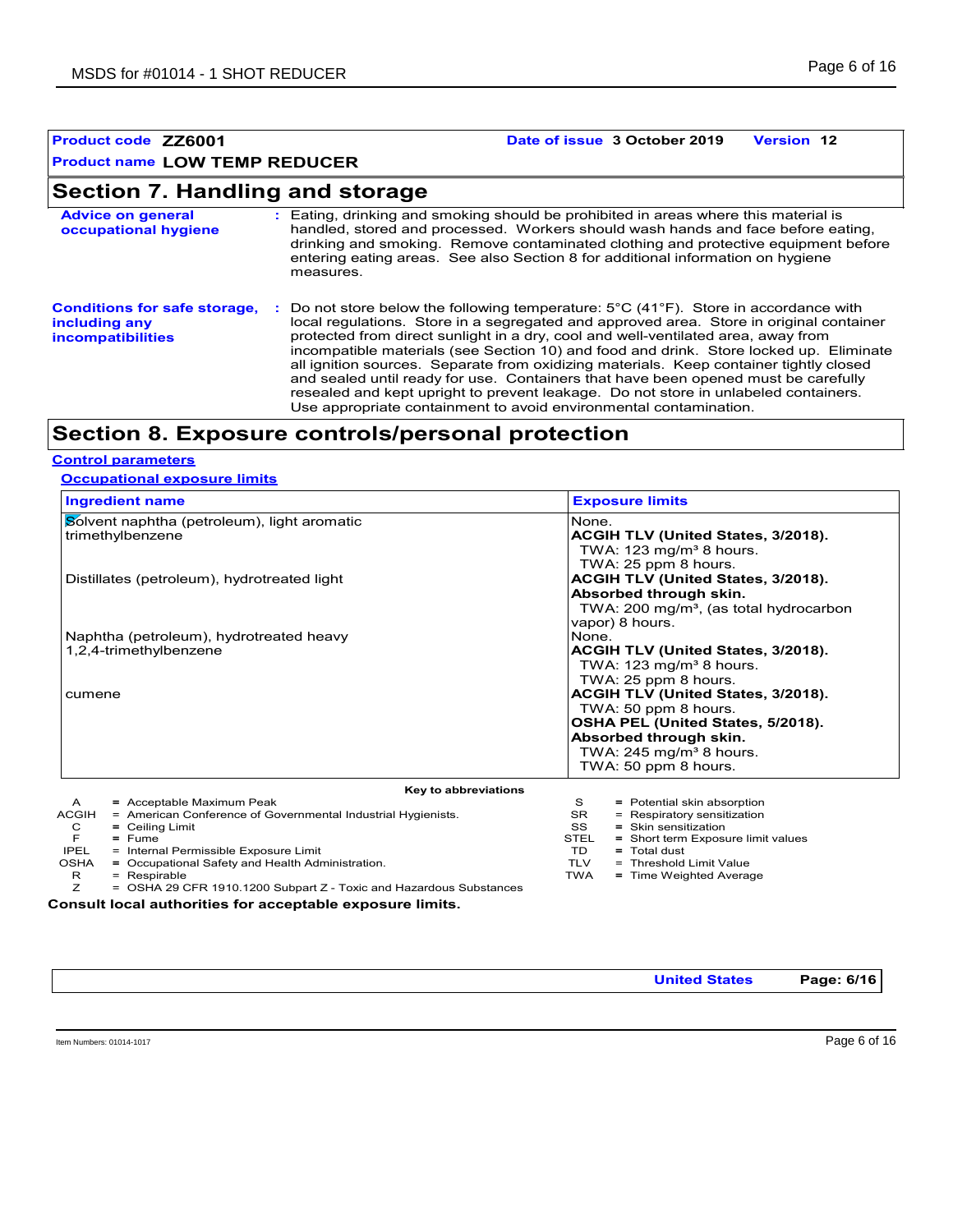**Section 8. Exposure controls/personal protection**

#### **Product code ZZ6001 Date of issue 3 October 2019 Version 12**

atmosphere or biological monitoring may be required to determine the effectiveness of

#### **Hand protection** Chemical-resistant, impervious gloves complying with an approved standard should be **:** worn at all times when handling chemical products if a risk assessment indicates this is necessary. Considering the parameters specified by the glove manufacturer, check during use that the gloves are still retaining their protective properties. It should be noted that the time to breakthrough for any glove material may be different for different glove manufacturers. In the case of mixtures, consisting of several substances, the protection time of the gloves cannot be accurately estimated. **Eye/face protection Respiratory protection : :** Chemical splash goggles. Body protection **Personal protective equipment for the body** should be selected based on the task being performed and the risks involved and should be approved by a specialist before handling this product. When there is a risk of ignition from static electricity, wear antistatic protective clothing. For the greatest protection from static discharges, clothing should include anti-static overalls, boots and gloves. **Environmental exposure controls :** Emissions from ventilation or work process equipment should be checked to ensure they comply with the requirements of environmental protection legislation. In some cases, fume scrubbers, filters or engineering modifications to the process equipment will be necessary to reduce emissions to acceptable levels. **Appropriate engineering controls :** Use only with adequate ventilation. Use process enclosures, local exhaust ventilation or other engineering controls to keep worker exposure to airborne contaminants below any recommended or statutory limits. The engineering controls also need to keep gas, vapor or dust concentrations below any lower explosive limits. Use explosion-proof ventilation equipment. Wash hands, forearms and face thoroughly after handling chemical products, before eating, smoking and using the lavatory and at the end of the working period. Appropriate techniques should be used to remove potentially contaminated clothing. Wash contaminated clothing before reusing. Ensure that eyewash stations and safety showers are close to the workstation location. **Hygiene measures : Individual protection measures Skin protection Other skin protection : procedures** the ventilation or other control measures and/or the necessity to use respiratory protective equipment. Reference should be made to appropriate monitoring standards. Reference to national guidance documents for methods for the determination of hazardous substances will also be required. Gloves **For prolonged or repeated handling, use the following type of gloves:** Recommended: nitrile rubber Appropriate footwear and any additional skin protection measures should be selected based on the task being performed and the risks involved and should be approved by a specialist before handling this product. Respirator selection must be based on known or anticipated exposure levels, the hazards of the product and the safe working limits of the selected respirator. If workers are exposed to concentrations above the exposure limit, they must use appropriate, certified respirators. Use a properly fitted, air-purifying or air-fed respirator complying with an approved standard if a risk assessment indicates this is necessary. **United States Page: 7/16**

**Recommended monitoring :** If this product contains ingredients with exposure limits, personal, workplace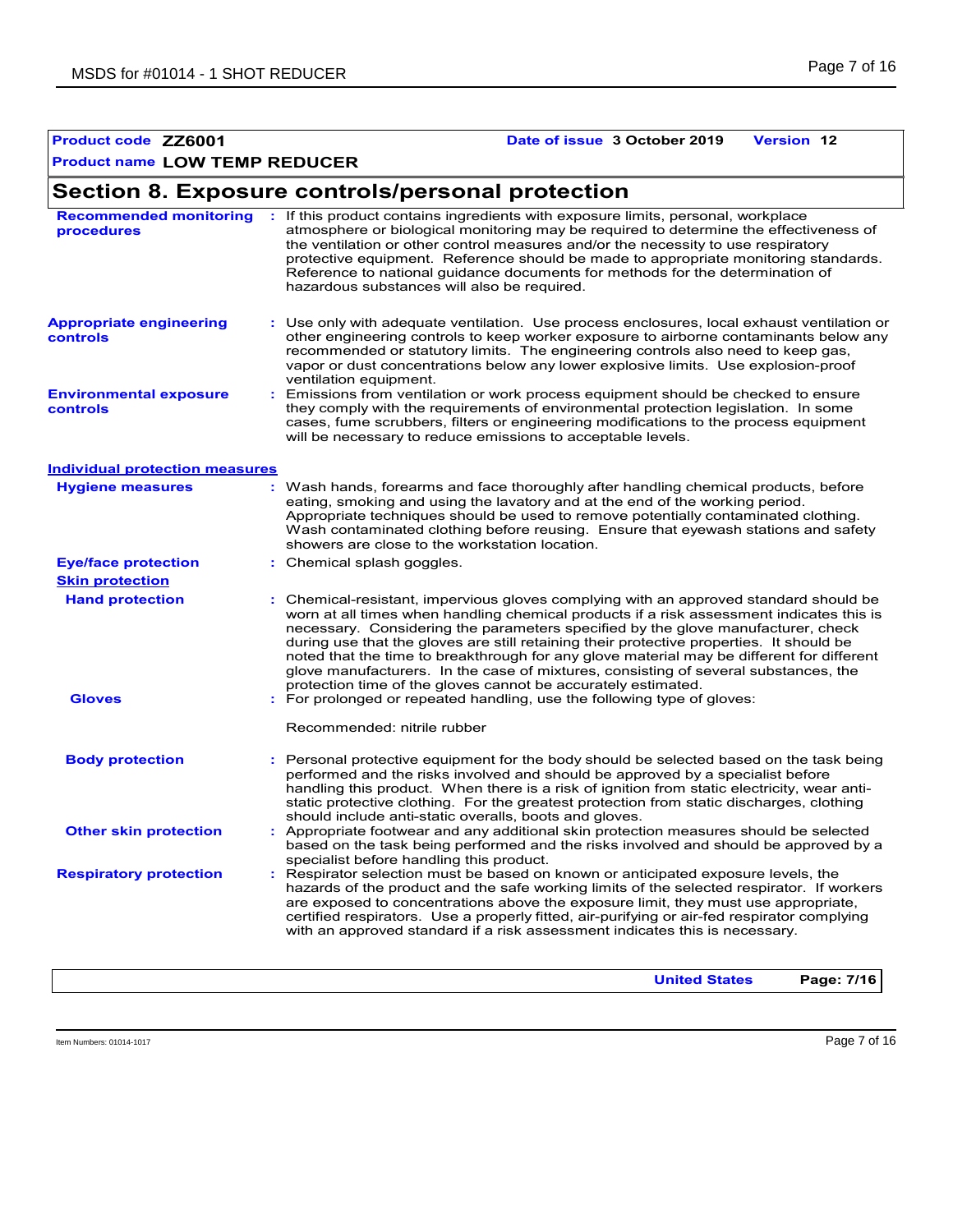**Section 9. Physical and chemical properties**

| <b>Appearance</b>                                      |                                                              |  |
|--------------------------------------------------------|--------------------------------------------------------------|--|
| <b>Physical state</b>                                  | Liguid.                                                      |  |
| <b>Color</b>                                           | : Clear.                                                     |  |
| Odor                                                   | : Not available.                                             |  |
| <b>Odor threshold</b>                                  | Not available.                                               |  |
| рH                                                     | Not available.                                               |  |
| <b>Melting point</b>                                   | : Not available.                                             |  |
| <b>Boiling point</b>                                   | : $>37.78^{\circ}$ C ( $>100^{\circ}$ F)                     |  |
| <b>Flash point</b>                                     | Closed cup: $10^{\circ}$ C (50 $^{\circ}$ F)                 |  |
| <b>Auto-ignition temperature</b>                       | : Not available.                                             |  |
| <b>Decomposition temperature</b>                       | : Not available.                                             |  |
| <b>Flammability (solid, gas)</b>                       | : Not available.                                             |  |
| <b>Lower and upper explosive</b><br>(flammable) limits | : Not available.                                             |  |
| <b>Evaporation rate</b>                                | Not available.                                               |  |
| <b>Vapor pressure</b>                                  | : Not available.                                             |  |
| <b>Vapor density</b>                                   | Not available.                                               |  |
| <b>Relative density</b>                                | : 0.79                                                       |  |
| Density (Ibs / gal)                                    | : 6.59                                                       |  |
| <b>Solubility</b>                                      | Insoluble in the following materials: cold water.            |  |
| <b>Partition coefficient: n-</b><br>octanol/water      | : Not available.                                             |  |
| <b>Viscosity</b>                                       | Kinematic (40°C (104°F)): <0.14 cm <sup>2</sup> /s (<14 cSt) |  |
| <b>Volatility</b>                                      | 100% (v/v), 100% (w/w)                                       |  |
| % Solid. (w/w)                                         | 0<br>÷.                                                      |  |
|                                                        |                                                              |  |

# **Section 10. Stability and reactivity**

|                                                   | Page: 8/16<br><b>United States</b>                                                                                                            |
|---------------------------------------------------|-----------------------------------------------------------------------------------------------------------------------------------------------|
| <b>Hazardous decomposition</b><br><b>products</b> | : Decomposition products may include the following materials: carbon monoxide, carbon<br>dioxide, smoke, oxides of nitrogen.                  |
| <b>Incompatible materials</b>                     | : Keep away from the following materials to prevent strong exothermic reactions:<br>oxidizing agents, strong alkalis, strong acids.           |
| <b>Conditions to avoid</b>                        | : When exposed to high temperatures may produce hazardous decomposition products.<br>Refer to protective measures listed in sections 7 and 8. |
| <b>Possibility of hazardous</b><br>reactions      | : Under normal conditions of storage and use, hazardous reactions will not occur.                                                             |
| <b>Chemical stability</b>                         | : The product is stable.                                                                                                                      |
| <b>Reactivity</b>                                 | : No specific test data related to reactivity available for this product or its ingredients.                                                  |

Item Numbers: 01014-1017 Page 8 of 16

| Product code ZZ6001 | Date of issue 3 October 2019 | <b>Version 12</b> |
|---------------------|------------------------------|-------------------|
|                     |                              |                   |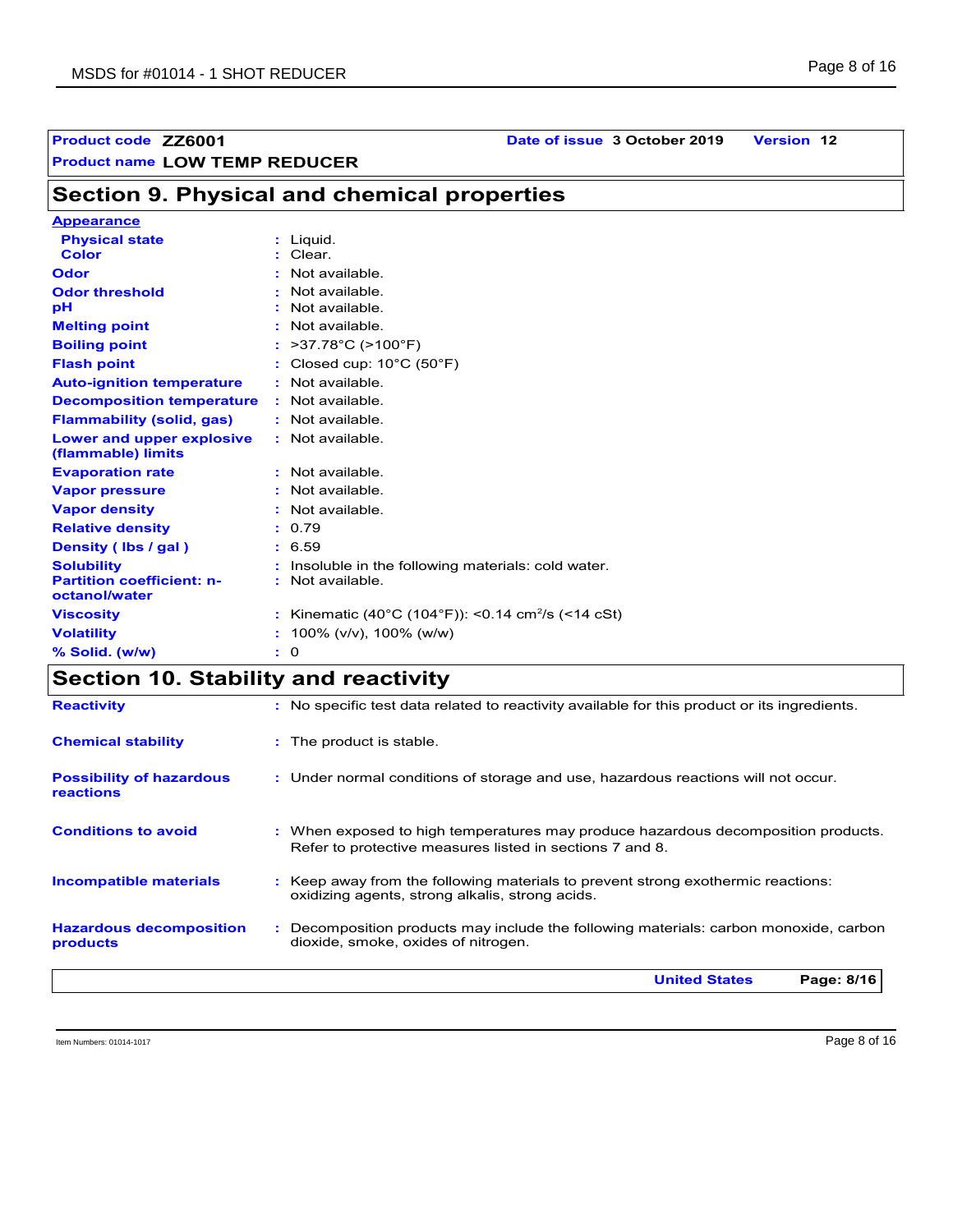**Product code ZZ6001 Date of issue 3 October 2019 Version 12**

# **Section 11. Toxicological information**

#### **Information on toxicological effects**

**Acute toxicity**

| <b>Product/ingredient name</b>                 | <b>Result</b>                                        |                                                      |            | <b>Species</b>                                                                       | <b>Dose</b>                                      | <b>Exposure</b> |
|------------------------------------------------|------------------------------------------------------|------------------------------------------------------|------------|--------------------------------------------------------------------------------------|--------------------------------------------------|-----------------|
| Solvent naphtha (petroleum),<br>light aromatic | LD50 Dermal                                          |                                                      |            | Rabbit                                                                               | $3.48$ g/kg                                      |                 |
|                                                | LD50 Oral                                            |                                                      |            | Rat                                                                                  | 8400 mg/kg                                       |                 |
| trimethylbenzene                               | LD50 Oral                                            |                                                      |            | Rat                                                                                  | 8970 mg/kg                                       |                 |
| Naphtha (petroleum),                           | LD50 Oral                                            |                                                      |            | Rat                                                                                  | $>6$ g/kg                                        |                 |
| hydrotreated heavy                             |                                                      |                                                      |            |                                                                                      |                                                  |                 |
| 1,2,4-trimethylbenzene                         | LD50 Oral                                            | <b>LC50 Inhalation Vapor</b>                         |            | Rat<br>Rat                                                                           | 18000 mg/m <sup>3</sup>                          | 4 hours         |
| cumene                                         |                                                      | LC50 Inhalation Vapor                                |            | Rat                                                                                  | $5$ g/kg<br>39000 mg/m <sup>3</sup>              | 4 hours         |
|                                                | LD50 Dermal                                          |                                                      |            | Rabbit                                                                               | $12.3$ g/kg                                      |                 |
|                                                | LD50 Oral                                            |                                                      |            | Rat                                                                                  | 1400 mg/kg                                       |                 |
| <b>Conclusion/Summary</b>                      |                                                      |                                                      |            | : There are no data available on the mixture itself.                                 |                                                  |                 |
| <b>Irritation/Corrosion</b>                    |                                                      |                                                      |            |                                                                                      |                                                  |                 |
| <b>Conclusion/Summary</b>                      |                                                      |                                                      |            |                                                                                      |                                                  |                 |
| <b>Skin</b>                                    |                                                      |                                                      |            | $\therefore$ There are no data available on the mixture itself.                      |                                                  |                 |
| <b>Eyes</b>                                    |                                                      |                                                      |            | There are no data available on the mixture itself.                                   |                                                  |                 |
| <b>Respiratory</b>                             |                                                      |                                                      |            | $\therefore$ There are no data available on the mixture itself.                      |                                                  |                 |
| <b>Sensitization</b>                           |                                                      |                                                      |            |                                                                                      |                                                  |                 |
| <b>Conclusion/Summary</b>                      |                                                      |                                                      |            |                                                                                      |                                                  |                 |
| <b>Skin</b>                                    |                                                      |                                                      |            | There are no data available on the mixture itself.                                   |                                                  |                 |
| <b>Respiratory</b>                             |                                                      | : There are no data available on the mixture itself. |            |                                                                                      |                                                  |                 |
| <b>Mutagenicity</b>                            |                                                      |                                                      |            |                                                                                      |                                                  |                 |
| <b>Conclusion/Summary</b>                      | : There are no data available on the mixture itself. |                                                      |            |                                                                                      |                                                  |                 |
| <b>Carcinogenicity</b>                         |                                                      |                                                      |            |                                                                                      |                                                  |                 |
| <b>Conclusion/Summary</b>                      |                                                      |                                                      |            | : There are no data available on the mixture itself.                                 |                                                  |                 |
| <b>Classification</b>                          |                                                      |                                                      |            |                                                                                      |                                                  |                 |
| <b>Product/ingredient name</b>                 | <b>OSHA</b>                                          | <b>IARC</b>                                          | <b>NTP</b> |                                                                                      |                                                  |                 |
| cumene                                         |                                                      | 2B                                                   |            |                                                                                      | Reasonably anticipated to be a human carcinogen. |                 |
| <b>Carcinogen Classification code:</b>         |                                                      |                                                      |            |                                                                                      |                                                  |                 |
| IARC: 1, 2A, 2B, 3, 4                          |                                                      |                                                      |            |                                                                                      |                                                  |                 |
| OSHA: +                                        |                                                      |                                                      |            | NTP: Known to be a human carcinogen; Reasonably anticipated to be a human carcinogen |                                                  |                 |
| Not listed/not regulated: -                    |                                                      |                                                      |            |                                                                                      |                                                  |                 |

#### **Reproductive toxicity**

**Conclusion/Summary :** There are no data available on the mixture itself.

**Teratogenicity**

**Conclusion/Summary : Specific target organ toxicity (single exposure)** : There are no data available on the mixture itself.

**United States Page: 9/16**

Item Numbers: 01014-1017 Page 9 of 16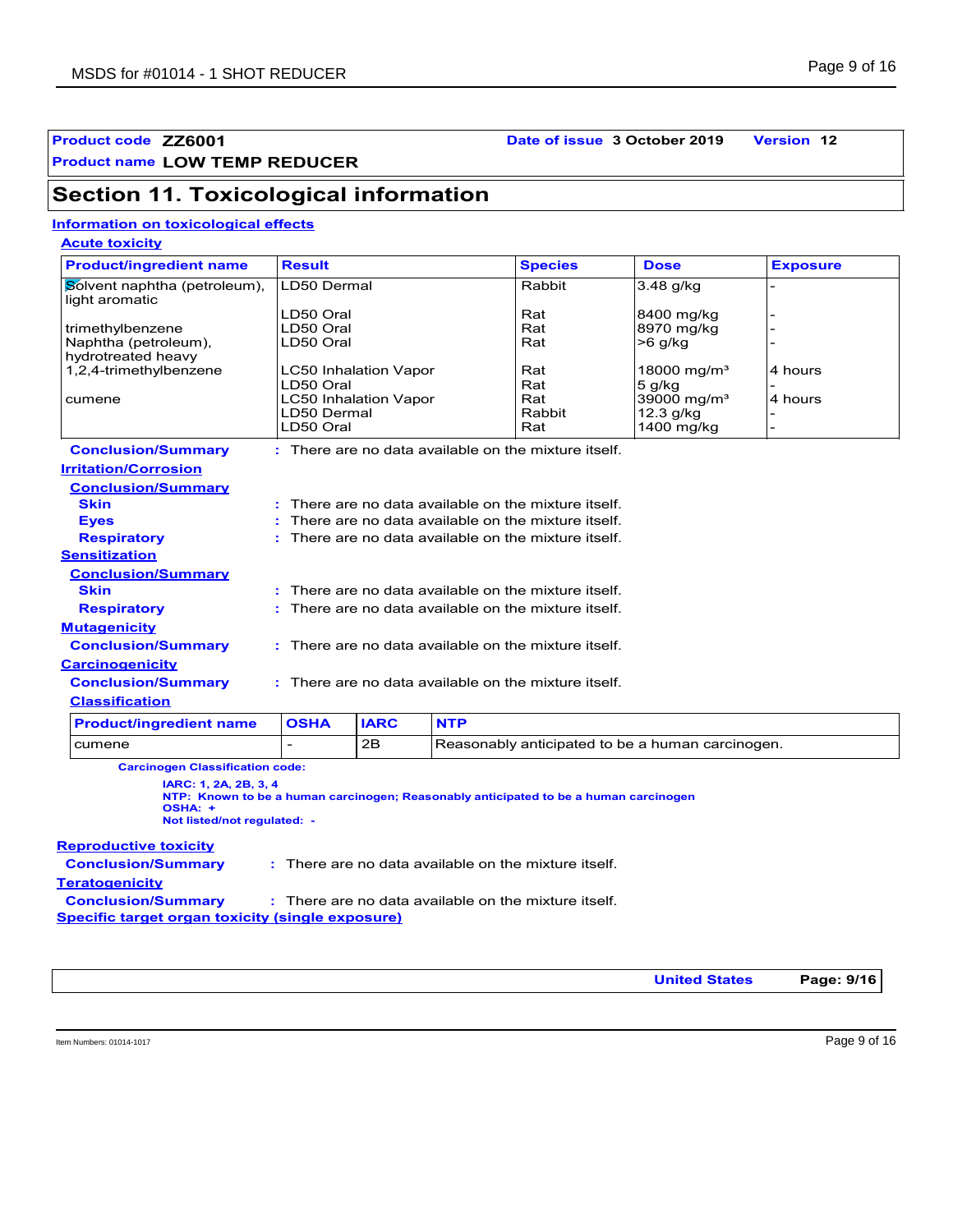#### **Product name LOW TEMP REDUCER Product code ZZ6001 Date of issue 3 October 2019 Version 12 Section 11. Toxicological information Name** Solvent naphtha (petroleum), light aromatic  $\begin{array}{|l|l|}\n\hline\n\end{array}$  Category 3  $\begin{array}{|l|l|}\n\hline\n\end{array}$  Not applicable. Respiratory tract Respiratory tract irritation Naphtha (petroleum), hydrotreated heavy **Category 3** Not applicable. Respiratory tract irritation<br>Respiratory tract 1,2,4-trimethylbenzene Category 3 Not applicable. irritation cumene **Category 3** Not applicable. Respiratory tract irritation **Category Route of exposure Target organs**

#### **Specific target organ toxicity (repeated exposure)**

| <b>Name</b> | <b>Category</b> | <b>Route of</b><br>exposure | <b>Target organs</b> |
|-------------|-----------------|-----------------------------|----------------------|
| cumene      | Category 2      | Not determined              | Not determined       |

**Target organs :** Contains material which causes damage to the following organs: brain, central nervous system (CNS).

Contains material which may cause damage to the following organs: blood, lungs, upper respiratory tract, skin, eyes.

#### **Aspiration hazard**

| <b>Name</b>                                 | <b>Result</b>                         |
|---------------------------------------------|---------------------------------------|
| Solvent naphtha (petroleum), light aromatic | <b>ASPIRATION HAZARD - Category 1</b> |
| Distillates (petroleum), hydrotreated light | <b>ASPIRATION HAZARD - Category 1</b> |
| Naphtha (petroleum), hydrotreated heavy     | <b>ASPIRATION HAZARD - Category 1</b> |
| <b>cumene</b>                               | <b>ASPIRATION HAZARD - Category 1</b> |

#### **Information on the likely routes of exposure**

#### **Potential acute health effects**

| Eye contact<br><b>Inhalation</b>    | : Causes serious eye irritation.<br>: Harmful if inhaled. Can cause central nervous system (CNS) depression. May cause                                         |
|-------------------------------------|----------------------------------------------------------------------------------------------------------------------------------------------------------------|
| <b>Skin contact</b>                 | drowsiness or dizziness. May cause respiratory irritation.<br>: Harmful in contact with skin. Defatting to the skin. May cause skin dryness and<br>irritation. |
| <b>Ingestion</b>                    | : Harmful if swallowed. Can cause central nervous system (CNS) depression. May be<br>fatal if swallowed and enters airways.                                    |
| <b>Over-exposure signs/symptoms</b> |                                                                                                                                                                |
| <b>Eye contact</b>                  | : Adverse symptoms may include the following:<br>pain or irritation<br>watering<br>redness                                                                     |

**United States Page: 10/16**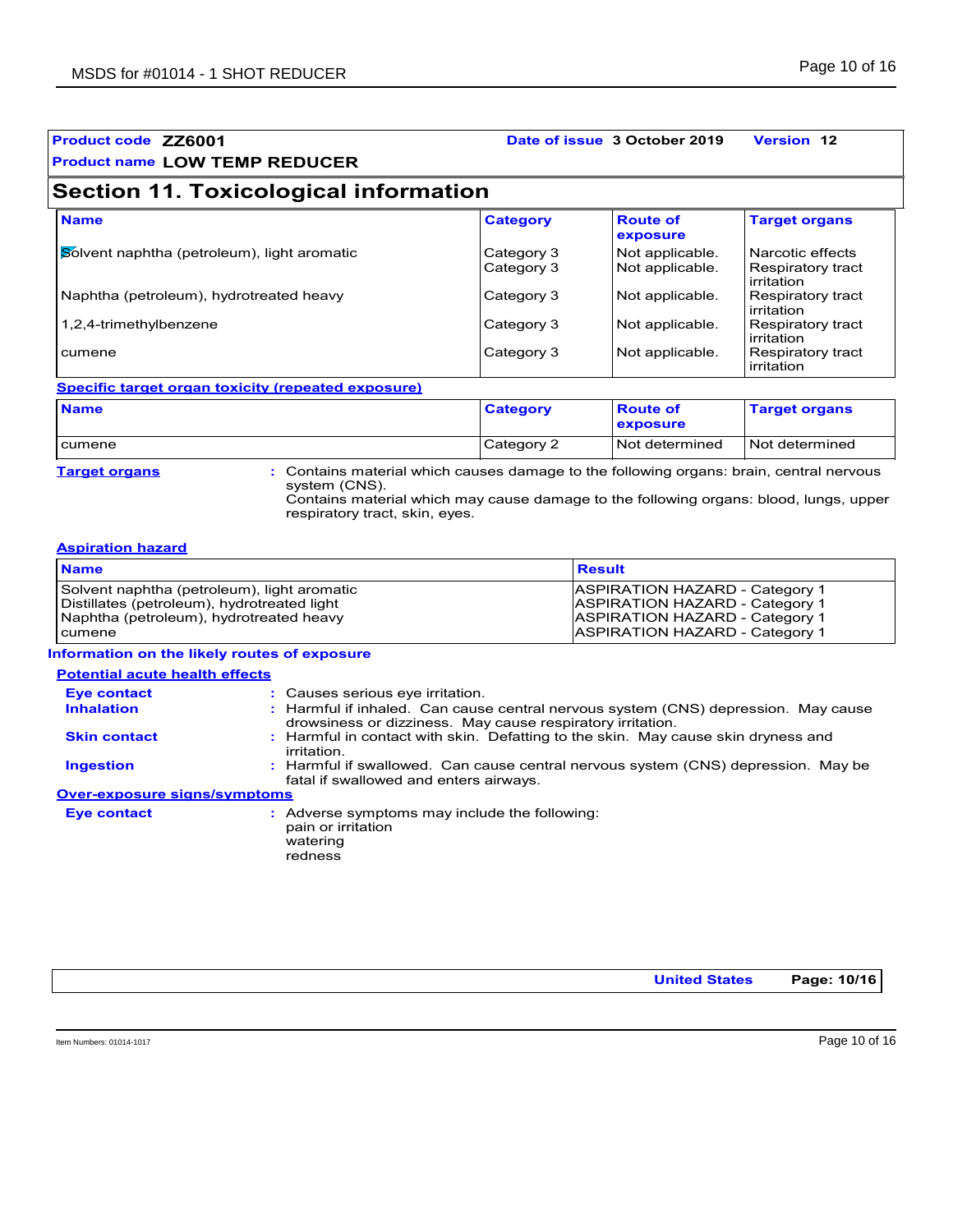# **Section 11. Toxicological information**

| 00000011 1 1. 1 0810010910a1 111101111au011 |                                                                                                                                                                                                                                                                                                                                                                                                                                                                                                                                                                                                                                                                                                                                                                                                                                                                                                                                                                                                                                                                                                                                           |
|---------------------------------------------|-------------------------------------------------------------------------------------------------------------------------------------------------------------------------------------------------------------------------------------------------------------------------------------------------------------------------------------------------------------------------------------------------------------------------------------------------------------------------------------------------------------------------------------------------------------------------------------------------------------------------------------------------------------------------------------------------------------------------------------------------------------------------------------------------------------------------------------------------------------------------------------------------------------------------------------------------------------------------------------------------------------------------------------------------------------------------------------------------------------------------------------------|
| <b>Inhalation</b>                           | : Adverse symptoms may include the following:<br>respiratory tract irritation<br>coughing<br>nausea or vomiting<br>headache<br>drowsiness/fatigue                                                                                                                                                                                                                                                                                                                                                                                                                                                                                                                                                                                                                                                                                                                                                                                                                                                                                                                                                                                         |
|                                             | dizziness/vertigo<br>unconsciousness                                                                                                                                                                                                                                                                                                                                                                                                                                                                                                                                                                                                                                                                                                                                                                                                                                                                                                                                                                                                                                                                                                      |
| <b>Skin contact</b>                         | : Adverse symptoms may include the following:                                                                                                                                                                                                                                                                                                                                                                                                                                                                                                                                                                                                                                                                                                                                                                                                                                                                                                                                                                                                                                                                                             |
|                                             | irritation<br>dryness                                                                                                                                                                                                                                                                                                                                                                                                                                                                                                                                                                                                                                                                                                                                                                                                                                                                                                                                                                                                                                                                                                                     |
|                                             | cracking                                                                                                                                                                                                                                                                                                                                                                                                                                                                                                                                                                                                                                                                                                                                                                                                                                                                                                                                                                                                                                                                                                                                  |
| <b>Ingestion</b>                            | : Adverse symptoms may include the following:                                                                                                                                                                                                                                                                                                                                                                                                                                                                                                                                                                                                                                                                                                                                                                                                                                                                                                                                                                                                                                                                                             |
|                                             | nausea or vomiting                                                                                                                                                                                                                                                                                                                                                                                                                                                                                                                                                                                                                                                                                                                                                                                                                                                                                                                                                                                                                                                                                                                        |
|                                             | Delayed and immediate effects and also chronic effects from short and long term exposure                                                                                                                                                                                                                                                                                                                                                                                                                                                                                                                                                                                                                                                                                                                                                                                                                                                                                                                                                                                                                                                  |
| <b>Conclusion/Summary</b>                   | : There are no data available on the mixture itself. Exposure to component solvent vapor<br>concentrations in excess of the stated occupational exposure limit may result in adverse<br>health effects such as mucous membrane and respiratory system irritation and adverse<br>effects on the kidneys, liver and central nervous system. Symptoms and signs include<br>headache, dizziness, fatigue, muscular weakness, drowsiness and, in extreme cases,<br>loss of consciousness. Solvents may cause some of the above effects by absorption<br>through the skin. There is some evidence that repeated exposure to organic solvent<br>vapors in combination with constant loud noise can cause greater hearing loss than<br>expected from exposure to noise alone. If splashed in the eyes, the liquid may cause<br>irritation and reversible damage. Ingestion may cause nausea, diarrhea and vomiting.<br>This takes into account, where known, delayed and immediate effects and also chronic<br>effects of components from short-term and long-term exposure by oral, inhalation and<br>dermal routes of exposure and eye contact. |
| <b>Short term exposure</b>                  |                                                                                                                                                                                                                                                                                                                                                                                                                                                                                                                                                                                                                                                                                                                                                                                                                                                                                                                                                                                                                                                                                                                                           |
| <b>Potential immediate</b><br>effects       | : There are no data available on the mixture itself.                                                                                                                                                                                                                                                                                                                                                                                                                                                                                                                                                                                                                                                                                                                                                                                                                                                                                                                                                                                                                                                                                      |
| <b>Potential delayed effects</b>            | $:$ There are no data available on the mixture itself.                                                                                                                                                                                                                                                                                                                                                                                                                                                                                                                                                                                                                                                                                                                                                                                                                                                                                                                                                                                                                                                                                    |
| <b>Long term exposure</b>                   |                                                                                                                                                                                                                                                                                                                                                                                                                                                                                                                                                                                                                                                                                                                                                                                                                                                                                                                                                                                                                                                                                                                                           |
| <b>Potential immediate</b><br>effects       | : There are no data available on the mixture itself.                                                                                                                                                                                                                                                                                                                                                                                                                                                                                                                                                                                                                                                                                                                                                                                                                                                                                                                                                                                                                                                                                      |
| <b>Potential delayed effects</b>            | : There are no data available on the mixture itself.                                                                                                                                                                                                                                                                                                                                                                                                                                                                                                                                                                                                                                                                                                                                                                                                                                                                                                                                                                                                                                                                                      |
| <b>Potential chronic health effects</b>     |                                                                                                                                                                                                                                                                                                                                                                                                                                                                                                                                                                                                                                                                                                                                                                                                                                                                                                                                                                                                                                                                                                                                           |
| <b>General</b>                              | : Prolonged or repeated contact can defat the skin and lead to irritation, cracking and/or<br>dermatitis.                                                                                                                                                                                                                                                                                                                                                                                                                                                                                                                                                                                                                                                                                                                                                                                                                                                                                                                                                                                                                                 |
| <b>Carcinogenicity</b>                      | : May cause cancer. Risk of cancer depends on duration and level of exposure.                                                                                                                                                                                                                                                                                                                                                                                                                                                                                                                                                                                                                                                                                                                                                                                                                                                                                                                                                                                                                                                             |
| <b>Mutagenicity</b>                         | : No known significant effects or critical hazards.                                                                                                                                                                                                                                                                                                                                                                                                                                                                                                                                                                                                                                                                                                                                                                                                                                                                                                                                                                                                                                                                                       |
|                                             | : No known significant effects or critical hazards.                                                                                                                                                                                                                                                                                                                                                                                                                                                                                                                                                                                                                                                                                                                                                                                                                                                                                                                                                                                                                                                                                       |
| <b>Teratogenicity</b>                       |                                                                                                                                                                                                                                                                                                                                                                                                                                                                                                                                                                                                                                                                                                                                                                                                                                                                                                                                                                                                                                                                                                                                           |
| <b>Developmental effects</b>                | No known significant effects or critical hazards.                                                                                                                                                                                                                                                                                                                                                                                                                                                                                                                                                                                                                                                                                                                                                                                                                                                                                                                                                                                                                                                                                         |
| <b>Fertility effects</b>                    | : No known significant effects or critical hazards.                                                                                                                                                                                                                                                                                                                                                                                                                                                                                                                                                                                                                                                                                                                                                                                                                                                                                                                                                                                                                                                                                       |
| <b>Numerical measures of toxicity</b>       |                                                                                                                                                                                                                                                                                                                                                                                                                                                                                                                                                                                                                                                                                                                                                                                                                                                                                                                                                                                                                                                                                                                                           |

**United States Page: 11/16**

**Product code ZZ6001 Date of issue 3 October 2019 Version 12**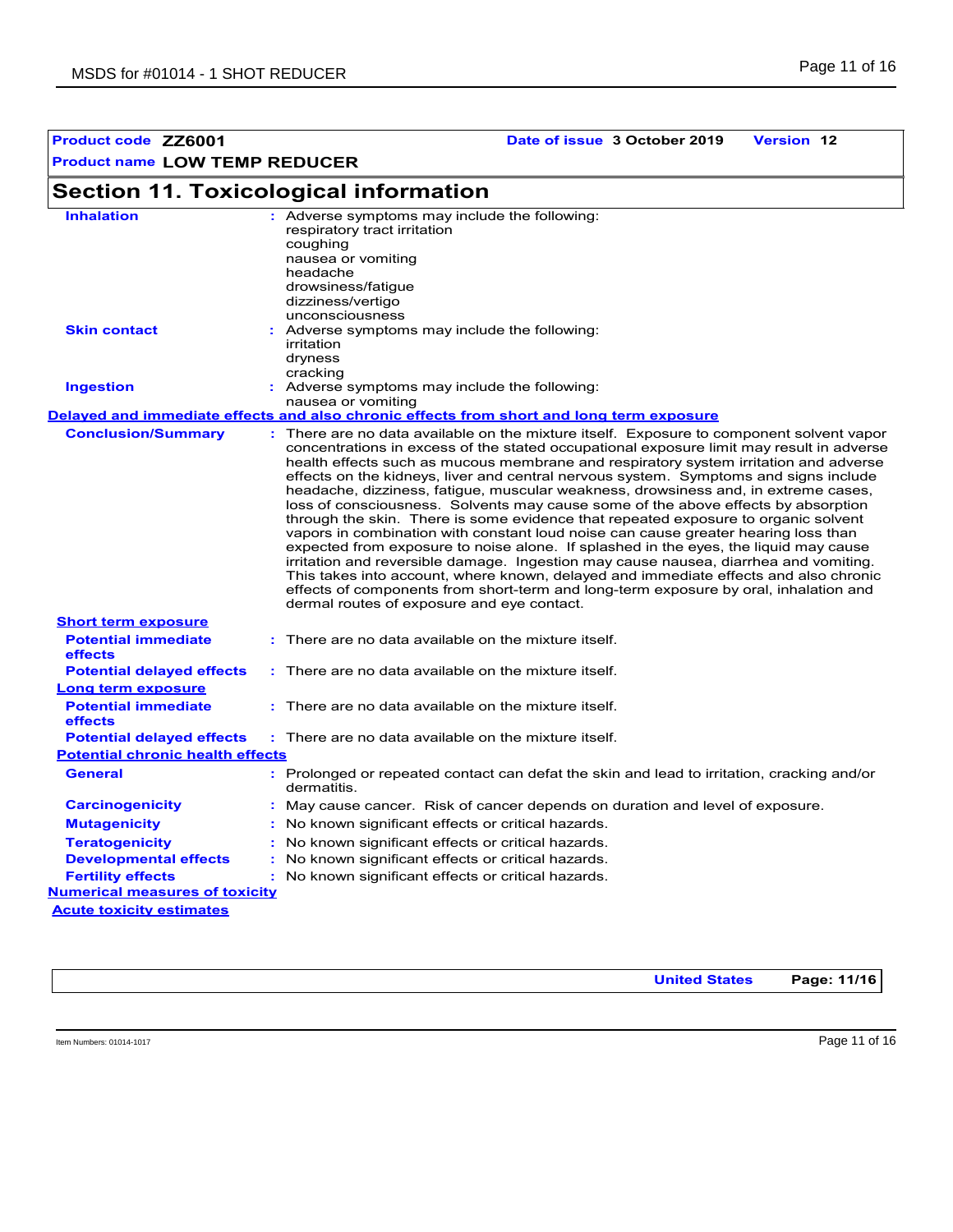| Product code ZZ6001<br><b>Version 12</b><br>Date of issue 3 October 2019<br><b>Product name LOW TEMP REDUCER</b><br><b>Section 11. Toxicological information</b> |                                       |                                        |                                 |                                |                                 |
|------------------------------------------------------------------------------------------------------------------------------------------------------------------|---------------------------------------|----------------------------------------|---------------------------------|--------------------------------|---------------------------------|
|                                                                                                                                                                  |                                       |                                        |                                 |                                | <b>Product/ingredient name</b>  |
| <b>LOW TEMP REDUCER</b><br>Solvent naphtha (petroleum), light aromatic<br>trimethylbenzene<br>1,2,4-trimethylbenzene<br>cumene                                   | 1794.1<br>8400<br>500<br>5000<br>1400 | 1884.5<br>3480<br>1100<br>N/A<br>12300 | N/A<br>N/A<br>N/A<br>N/A<br>N/A | 26.2<br>N/A<br>N/A<br>18<br>39 | 2.2<br>N/A<br>N/A<br>1.5<br>N/A |

# **Section 12. Ecological information**

| <b>Toxicity</b>                                |                     |                |                 |
|------------------------------------------------|---------------------|----------------|-----------------|
| <b>Product/ingredient name</b>                 | <b>Result</b>       | <b>Species</b> | <b>Exposure</b> |
| Solvent naphtha (petroleum),<br>light aromatic | Acute LC50 8.2 mg/l | Fish           | 96 hours        |

#### **Persistence and degradability**

| <b>Product/ingredient name</b>                 | <b>Aquatic half-life</b> | <b>Photolysis</b> | Biodegradability |
|------------------------------------------------|--------------------------|-------------------|------------------|
| Distillates (petroleum),<br>hydrotreated light |                          |                   | Readily          |

#### **Bioaccumulative potential**

| <b>Product/ingredient name</b> | $LogP_{ow}$ | <b>BCF</b> | <b>Potential</b> |
|--------------------------------|-------------|------------|------------------|
| <b>trimethylbenzene</b>        | 3.4 to 3.8  |            | low              |
| Distillates (petroleum),       |             | 159        | low              |
| hydrotreated light             |             |            |                  |
| 1,2,4-trimethylbenzene         | 3.63        | 120.23     | low              |
| cumene                         | 3.66        | 35.48      | low              |

### **Mobility in soil**

**Soil/water partition coefficient (KOC)**

**:** Not available.

### **Section 13. Disposal considerations**

**Disposal methods :**

The generation of waste should be avoided or minimized wherever possible. Disposal of this product, solutions and any by-products should at all times comply with the requirements of environmental protection and waste disposal legislation and any regional local authority requirements. Dispose of surplus and non-recyclable products via a licensed waste disposal contractor. Waste should not be disposed of untreated to the sewer unless fully compliant with the requirements of all authorities with jurisdiction. Waste packaging should be recycled. Incineration or landfill should only be considered when recycling is not feasible. This material and its container must be disposed of in a

**United States Page: 12/16**

Item Numbers: 01014-1017 Page 12 of 16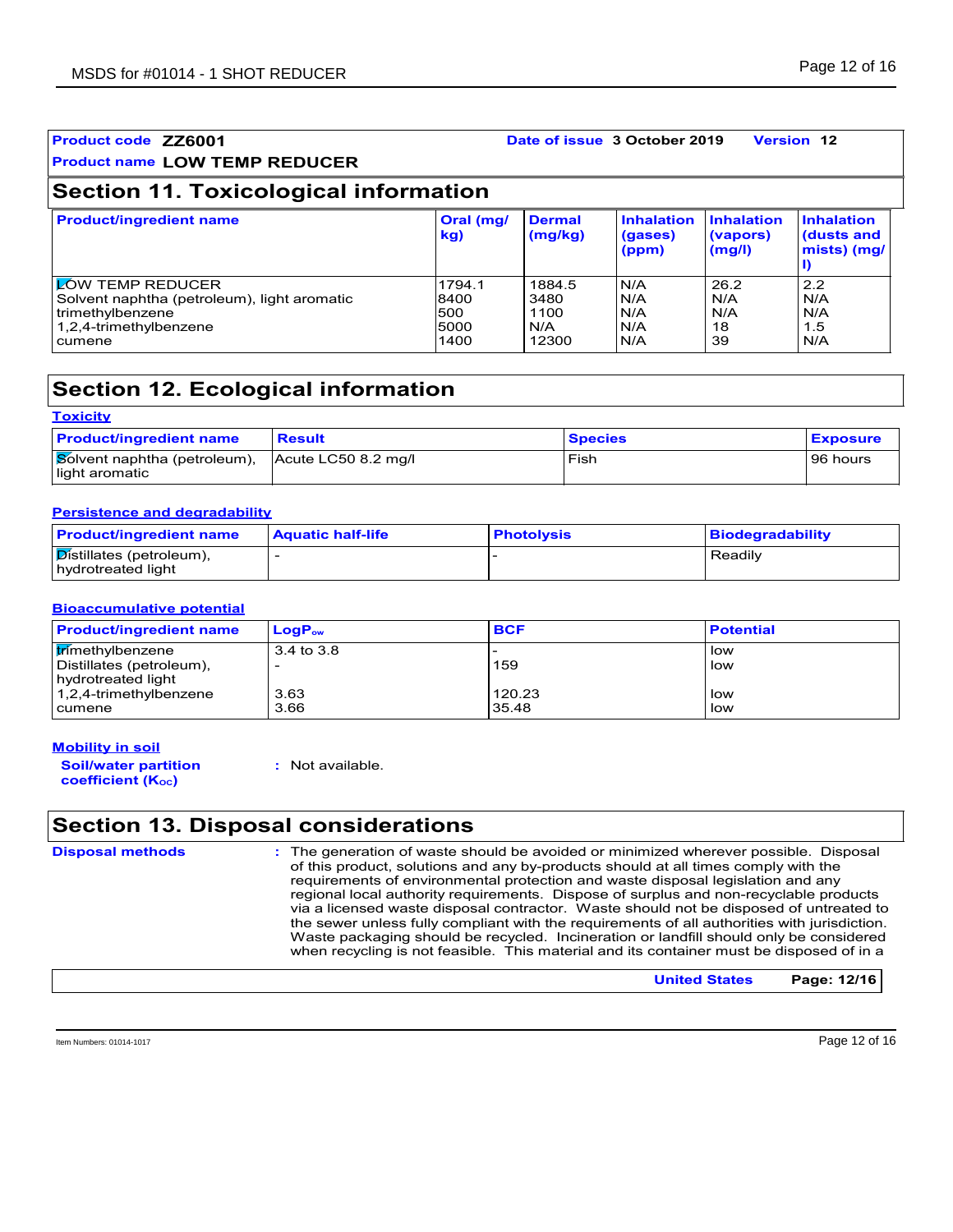### **Product code ZZ6001 Date of issue 3 October 2019 Version 12**

# **Section 13. Disposal considerations**

safe way. Care should be taken when handling emptied containers that have not been cleaned or rinsed out. Empty containers or liners may retain some product residues. Vapor from product residues may create a highly flammable or explosive atmosphere inside the container. Do not cut, weld or grind used containers unless they have been cleaned thoroughly internally. Avoid dispersal of spilled material and runoff and contact with soil, waterways, drains and sewers.

**Disposal should be in accordance with applicable regional, national and local laws and regulations. Refer to Section 7: HANDLING AND STORAGE and Section 8: EXPOSURE CONTROLS/PERSONAL PROTECTION for additional handling information and protection of employees. Section 6. Accidental release measures**

### **14. Transport information**

|                                                      | <b>DOT</b>             | <b>IMDG</b>                                                                 | <b>IATA</b>                                                               |
|------------------------------------------------------|------------------------|-----------------------------------------------------------------------------|---------------------------------------------------------------------------|
| <b>UN number</b>                                     | UN1263                 | UN1263                                                                      | UN1263                                                                    |
| <b>UN proper shipping</b><br>name                    | PAINT RELATED MATERIAL | <b>PAINT RELATED MATERIAL</b>                                               | PAINT RELATED MATERIAL                                                    |
| <b>Transport hazard class 3</b><br>(e <sub>s</sub> ) |                        | 3                                                                           | 3                                                                         |
| <b>Packing group</b>                                 |                        | Ш                                                                           |                                                                           |
| Environmental hazards No.                            |                        | Yes.                                                                        | Yes. The environmentally<br>hazardous substance mark is<br> not required. |
| <b>Marine pollutant</b><br><b>substances</b>         | Not applicable.        | (Solvent naphtha (petroleum),<br>light aromatic,<br>1,2,4-trimethylbenzene) | Not applicable.                                                           |
| <b>Product RQ (lbs)</b>                              | 11415.5                | Not applicable.                                                             | Not applicable.                                                           |
| <b>RQ substances</b>                                 | $(x$ vlene)            | Not applicable.                                                             | Not applicable.                                                           |

#### **Additional information**

**DOT IMDG**

- Package sizes shipped in quantities less than the product reportable quantity are not subject to the **:** RQ (reportable quantity) transportation requirements.
- The marine pollutant mark is not required when transported in sizes of ≤5 L or ≤5 kg. **:**
- **IATA :** The environmentally hazardous substance mark may appear if required by other transportation regulations.

**Special precautions for user Transport within user's premises:** always transport in closed containers that are **:** upright and secure. Ensure that persons transporting the product know what to do in the event of an accident or spillage.

**United States Page: 13/16**

Item Numbers: 01014-1017 Page 13 of 16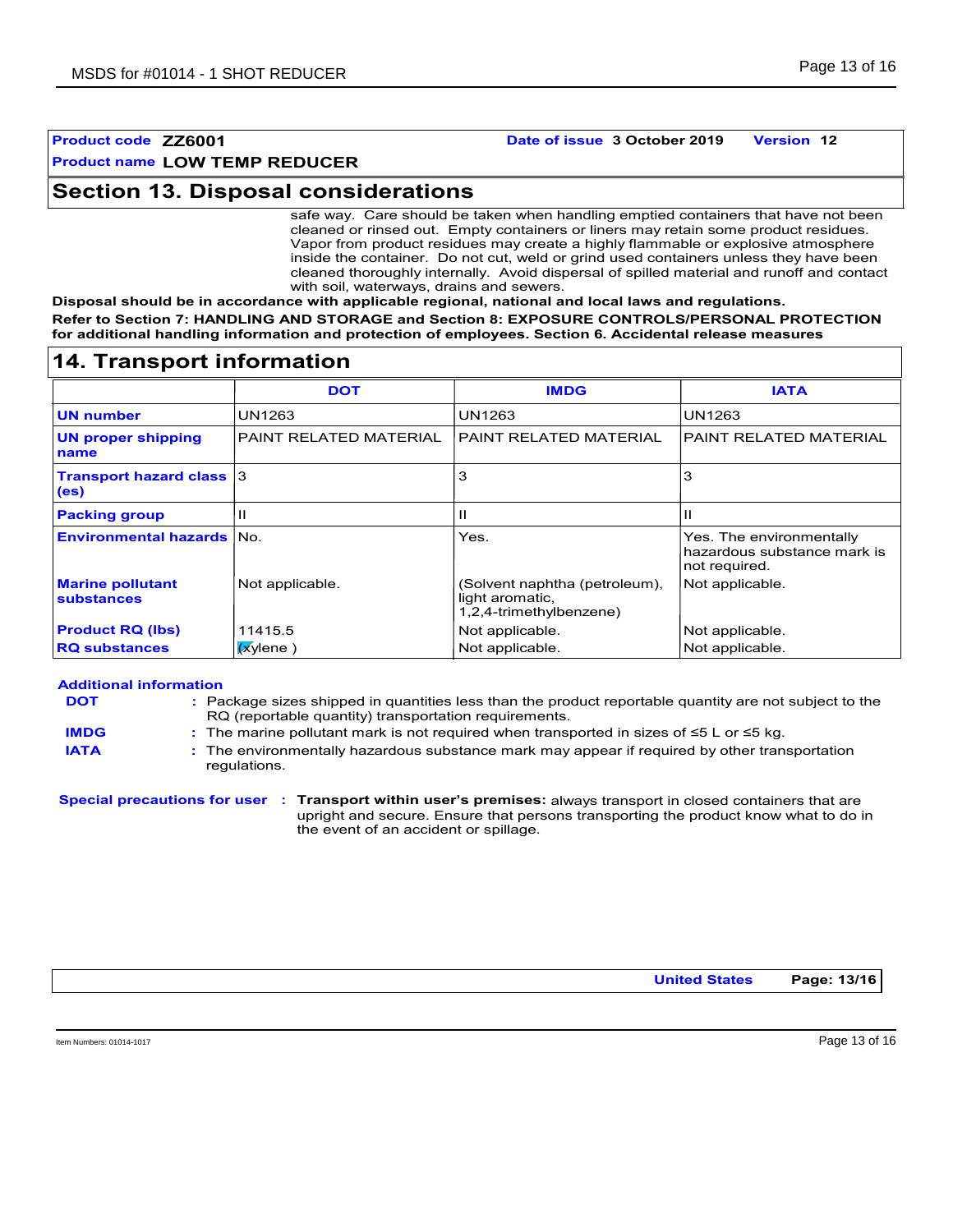**Product code ZZ6001 Date of issue 3 October 2019 Version 12**

## **Section 15. Regulatory information**

#### **United States**

**United States inventory (TSCA 8b) :** All components are listed or exempted.

```
SARA 302/304
```
**SARA 304 RQ :** Not applicable.

**Composition/information on ingredients**

No products were found.

#### **SARA 311/312**

| <b>Classification</b> | : FLAMMABLE LIQUIDS - Category 2<br>ACUTE TOXICITY (oral) - Category 4<br><b>ACUTE TOXICITY (dermal) - Category 4</b><br>ACUTE TOXICITY (inhalation) - Category 4<br>EYE IRRITATION - Category 2A<br>CARCINOGENICITY - Category 1B<br>SPECIFIC TARGET ORGAN TOXICITY (SINGLE EXPOSURE) (Respiratory tract<br>irritation) - Category 3<br>SPECIFIC TARGET ORGAN TOXICITY (SINGLE EXPOSURE) (Narcotic effects) -<br>Category 3 |
|-----------------------|------------------------------------------------------------------------------------------------------------------------------------------------------------------------------------------------------------------------------------------------------------------------------------------------------------------------------------------------------------------------------------------------------------------------------|
|                       | <b>ASPIRATION HAZARD - Category 1</b><br>HNOC - Defatting irritant                                                                                                                                                                                                                                                                                                                                                           |

#### **Composition/information on ingredients**

| $\frac{9}{6}$ | <b>Classification</b>                                                                                                                                                                                                                                                                           |
|---------------|-------------------------------------------------------------------------------------------------------------------------------------------------------------------------------------------------------------------------------------------------------------------------------------------------|
| $≥20 - ≤50$   | FLAMMABLE LIQUIDS - Category 3<br>SPECIFIC TARGET ORGAN TOXICITY (SINGLE EXPOSURE)<br>(Respiratory tract irritation) - Category 3<br>SPECIFIC TARGET ORGAN TOXICITY (SINGLE EXPOSURE)<br>(Narcotic effects) - Category 3<br><b>ASPIRATION HAZARD - Category 1</b><br>HNOC - Defatting irritant  |
| $≥20 - ≤40$   | <b>FLAMMABLE LIQUIDS - Category 3</b><br>ACUTE TOXICITY (oral) - Category 4<br><b>ACUTE TOXICITY (dermal) - Category 4</b><br>EYE IRRITATION - Category 2A<br>HNOC - Defatting irritant                                                                                                         |
| $≥20 - ≤50$   | <b>ASPIRATION HAZARD - Category 1</b>                                                                                                                                                                                                                                                           |
| $≥20 - ≤50$   | FLAMMABLE LIQUIDS - Category 4<br>EYE IRRITATION - Category 2A<br>SPECIFIC TARGET ORGAN TOXICITY (SINGLE EXPOSURE)<br>(Respiratory tract irritation) - Category 3<br><b>ASPIRATION HAZARD - Category 1</b><br>HNOC - Defatting irritant                                                         |
| $≥5.0 - ≤8.6$ | FLAMMABLE LIQUIDS - Category 3<br><b>ACUTE TOXICITY (inhalation) - Category 4</b><br><b>SKIN IRRITATION - Category 2</b><br>EYE IRRITATION - Category 2A<br>SPECIFIC TARGET ORGAN TOXICITY (SINGLE EXPOSURE)<br>(Respiratory tract irritation) - Category 3<br><b>HNOC - Defatting irritant</b> |
|               |                                                                                                                                                                                                                                                                                                 |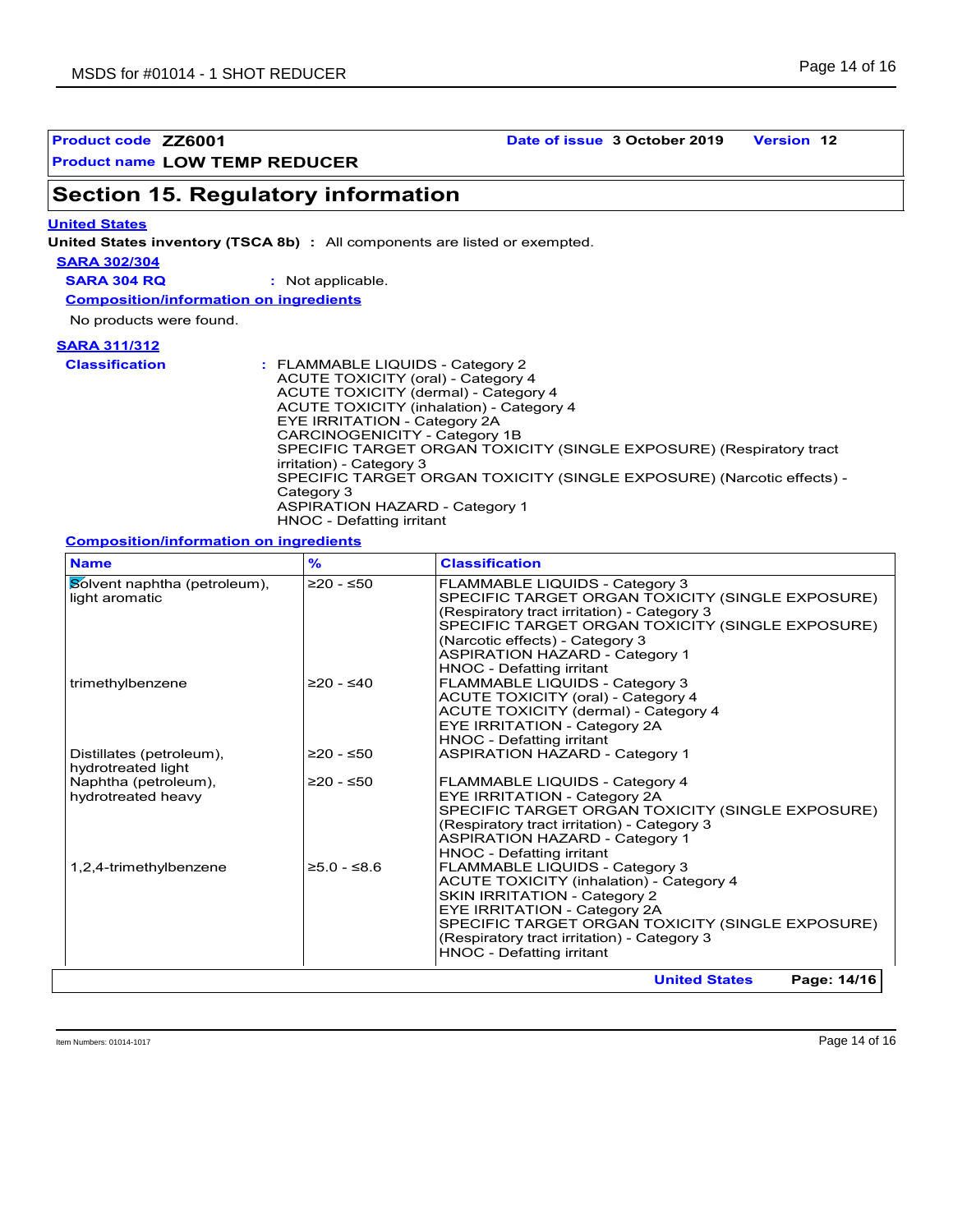| Product code ZZ6001                                                                                                               |                                        | Date of issue 3 October 2019                                                                                                                                                                                                                                                                                                                                                                                                                            | <b>Version 12</b>    |  |  |
|-----------------------------------------------------------------------------------------------------------------------------------|----------------------------------------|---------------------------------------------------------------------------------------------------------------------------------------------------------------------------------------------------------------------------------------------------------------------------------------------------------------------------------------------------------------------------------------------------------------------------------------------------------|----------------------|--|--|
| <b>Product name LOW TEMP REDUCER</b>                                                                                              |                                        |                                                                                                                                                                                                                                                                                                                                                                                                                                                         |                      |  |  |
| <b>Section 15. Regulatory information</b>                                                                                         |                                        |                                                                                                                                                                                                                                                                                                                                                                                                                                                         |                      |  |  |
| cumene                                                                                                                            | 1.0                                    | FLAMMABLE LIQUIDS - Category 3<br><b>ACUTE TOXICITY (oral) - Category 4</b><br>CARCINOGENICITY - Category 1B<br>SPECIFIC TARGET ORGAN TOXICITY (SINGLE EXPOSURE)<br>(Respiratory tract irritation) - Category 3<br>SPECIFIC TARGET ORGAN TOXICITY (REPEATED<br>EXPOSURE) - Category 2<br><b>ASPIRATION HAZARD - Category 1</b><br><b>HNOC - Defatting irritant</b>                                                                                      |                      |  |  |
| <b>SARA 313</b>                                                                                                                   |                                        |                                                                                                                                                                                                                                                                                                                                                                                                                                                         |                      |  |  |
|                                                                                                                                   | <b>Chemical name</b>                   | <b>CAS number</b>                                                                                                                                                                                                                                                                                                                                                                                                                                       | <b>Concentration</b> |  |  |
| <b>Supplier notification</b>                                                                                                      | : $\overline{1/2}$ ,4-trimethylbenzene | $95 - 63 - 6$                                                                                                                                                                                                                                                                                                                                                                                                                                           | $3 - 7$              |  |  |
| can be obtained from your PPG representative.<br><b>California Prop. 65</b><br><b>N WARNING:</b> Cancer - www.P65Warnings.ca.gov. |                                        | Additional environmental information is contained on the Environmental Data Sheet for this product, which                                                                                                                                                                                                                                                                                                                                               |                      |  |  |
| <b>Section 16. Other information</b>                                                                                              |                                        |                                                                                                                                                                                                                                                                                                                                                                                                                                                         |                      |  |  |
| <b>Hazardous Material Information System (U.S.A.)</b>                                                                             |                                        |                                                                                                                                                                                                                                                                                                                                                                                                                                                         |                      |  |  |
| 2<br><b>Health</b><br>$(*)$ - Chronic effects<br>and service mark of the American Coatings Association, Inc.                      | Flammability: 3 Physical hazards:      | $\Omega$<br>Caution: HMIS® ratings are based on a 0-4 rating scale, with 0 representing minimal hazards or risks, and 4 representing significant hazards or<br>risks. Although HMIS® ratings and the associated label are not required on MSDSs or products leaving a facility under 29 CFR 1910.1200, the<br>preparer may choose to provide them. HMIS® ratings are to be used with a fully implemented HMIS® program. HMIS® is a registered trademark |                      |  |  |
|                                                                                                                                   |                                        | The customer is responsible for determining the PPE code for this material. For more information on HMIS®                                                                                                                                                                                                                                                                                                                                               |                      |  |  |
| Personal Protective Equipment (PPE) codes, consult the HMIS® Implementation Manual.                                               |                                        |                                                                                                                                                                                                                                                                                                                                                                                                                                                         |                      |  |  |
| <b>National Fire Protection Association (U.S.A.)</b><br>Health :<br><b>Flammability: 3</b><br>2                                   | <b>Instability</b> : 0                 |                                                                                                                                                                                                                                                                                                                                                                                                                                                         |                      |  |  |

| Date of previous issue<br><b>Organization that prepared</b><br>the MSDS | : 4/9/2019<br>: EHS                                                                                                                                                                                                                                                                                                                                                                                                                                                                                                                                                                                                   |
|-------------------------------------------------------------------------|-----------------------------------------------------------------------------------------------------------------------------------------------------------------------------------------------------------------------------------------------------------------------------------------------------------------------------------------------------------------------------------------------------------------------------------------------------------------------------------------------------------------------------------------------------------------------------------------------------------------------|
| <b>Key to abbreviations</b>                                             | $\therefore$ ATE = Acute Toxicity Estimate<br><b>BCF</b> = Bioconcentration Factor<br>GHS = Globally Harmonized System of Classification and Labelling of Chemicals<br>IATA = International Air Transport Association<br>IBC = Intermediate Bulk Container<br>IMDG = International Maritime Dangerous Goods<br>LogPow = logarithm of the octanol/water partition coefficient<br>MARPOL = International Convention for the Prevention of Pollution From Ships, 1973<br>as modified by the Protocol of 1978. ("Marpol" = marine pollution)<br>$N/A = Not available$<br>SGG = Segregation Group<br>$UN = United Nations$ |
|                                                                         | $D - 224$<br><b>The March Odenham</b>                                                                                                                                                                                                                                                                                                                                                                                                                                                                                                                                                                                 |

**United States Page: 15/16**